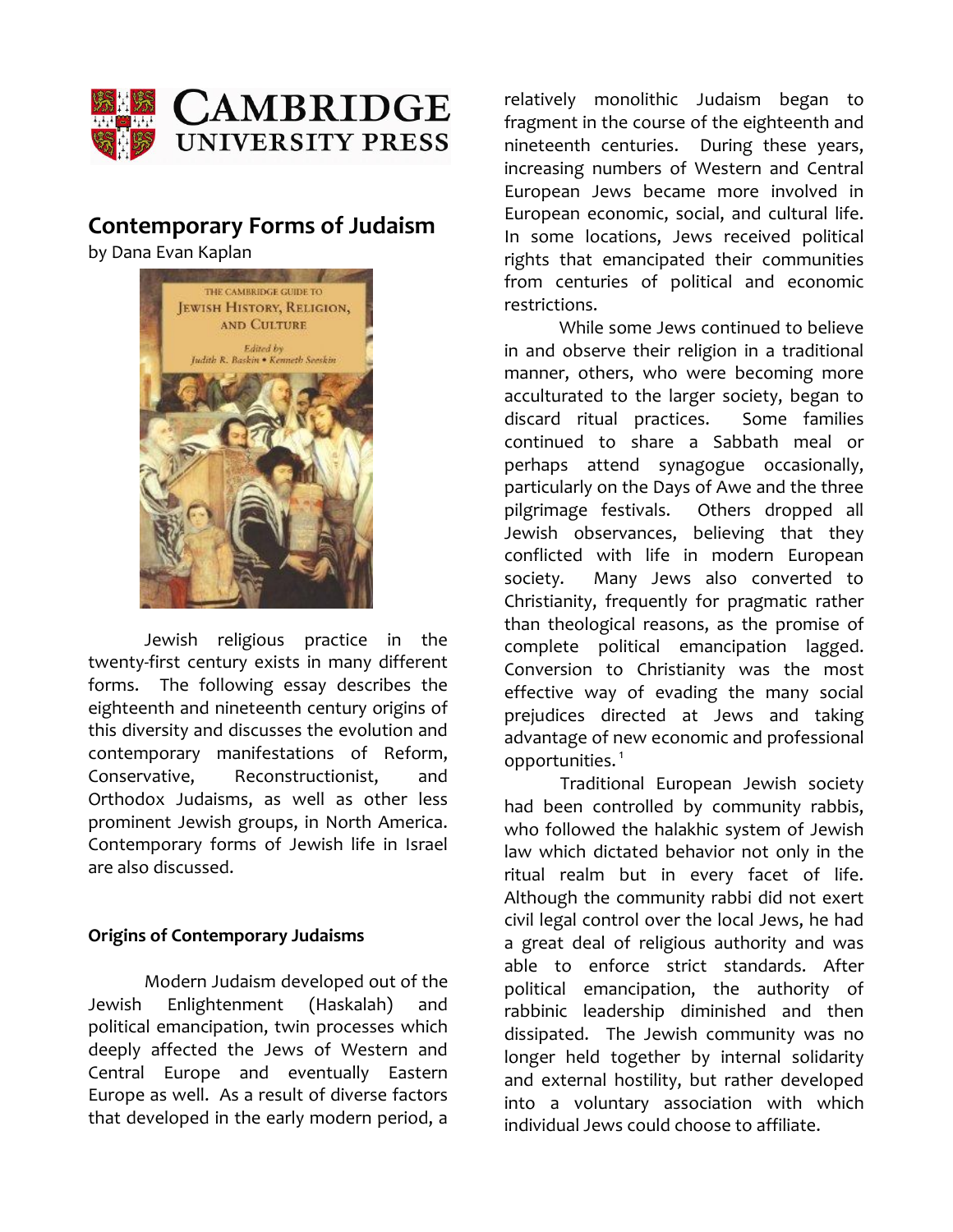The model for integrating European culture with traditional Judaism was Moses Mendelssohn (1729 –1786), an intellectual who believed that natural religion gave Jews and Christians a basis for mutual respect.<sup>2</sup> Convinced that Jews could combine adherence to halakhah and also participate in the larger culture, Mendelssohn is generally seen as the founder of Haskalah. He provided his followers (maskilim) with a model for maintaining traditional piety while engaging the modern world intellectually and creatively. Mendelssohn translated the Torah into German, partially as a means of helping Jews to learn the language of secular discourse. This built further momentum towards acculturation and assimilation, a process which was most advanced in the larger cities of German-speaking Europe. The first modern Jewish religious movement that consciously developed a strategy for building a Jewish theology and practice for acculturated Jews in a post-emancipatory society was Reform Judaism.

## **Reform Judaism in Central Europe and its Impact**

Israel Jacobson (1768 1828), a wealthy philanthropist, is generally regarded as the founder of the Reform movement. In Seesen, in 1810, he built the first Reform synagogue, a structure which included architectural features usually found in churches. The bimah (the reader's platform) was placed in front of the ark rather than in the center of the sanctuary. Although this location later became one of the characteristics of a Reform temple, at the time it was unique. The inscriptions on the building were in Latin as well as Hebrew, another obvious deviation from tradition. Perhaps most important, the Seesen synagogue had an organ, and services included not only instrumental music, but prayers and sermons in the vernacular. Men

and women remained separated, as in the traditional synagogue, with women sitting in the balcony along three of the walls behind a physical barrier. This separation of men and women during worship remained a feature of German Reform Judaism. In contrast, mixed or family seating became characteristic of the American Reform movement. Jacobson later brought many of these reforms to Berlin where he opened a synagogue in his own home. $3$ 

The early Reform movement was primarily a lay response to the social need of those German Jews who were desperately looking for a way to remain connected to Judaism while becoming more acculturated into German society. By the 1840s, however, there were a substantial number of rabbinic leaders who identified themselves with Reform views on the religious issues of the day. Abraham Geiger (1810-1874) became the best known leader of the moderate reformers and Samuel Holdheim (1806-1860) became the leader of the more extreme faction. Each of these ideological positions carried over into the nineteenth century North American Jewish community, where Isaac Mayer Wise (1819-1900) became the leader of the moderates, and David Einhorn (1809-1879) became the inspiration for more radical thinkers. The Reform movement emphasized Judaism's ethical teachings as monotheism's most important contribution to western society. They stressed the universalistic nature of their religious creed and deemphasized its national character.

As a consequence of this universal focus and a desire to indicate political allegiance with the countries in which they lived, Reform leaders rejected beliefs and practices which they saw as particularistic, including dietary laws and traditional modes of Sabbath observance. Nor did they look forward to the day when Solomon's Temple would be rebuilt in Jerusalem and the messiah would arrive to bring all Jews back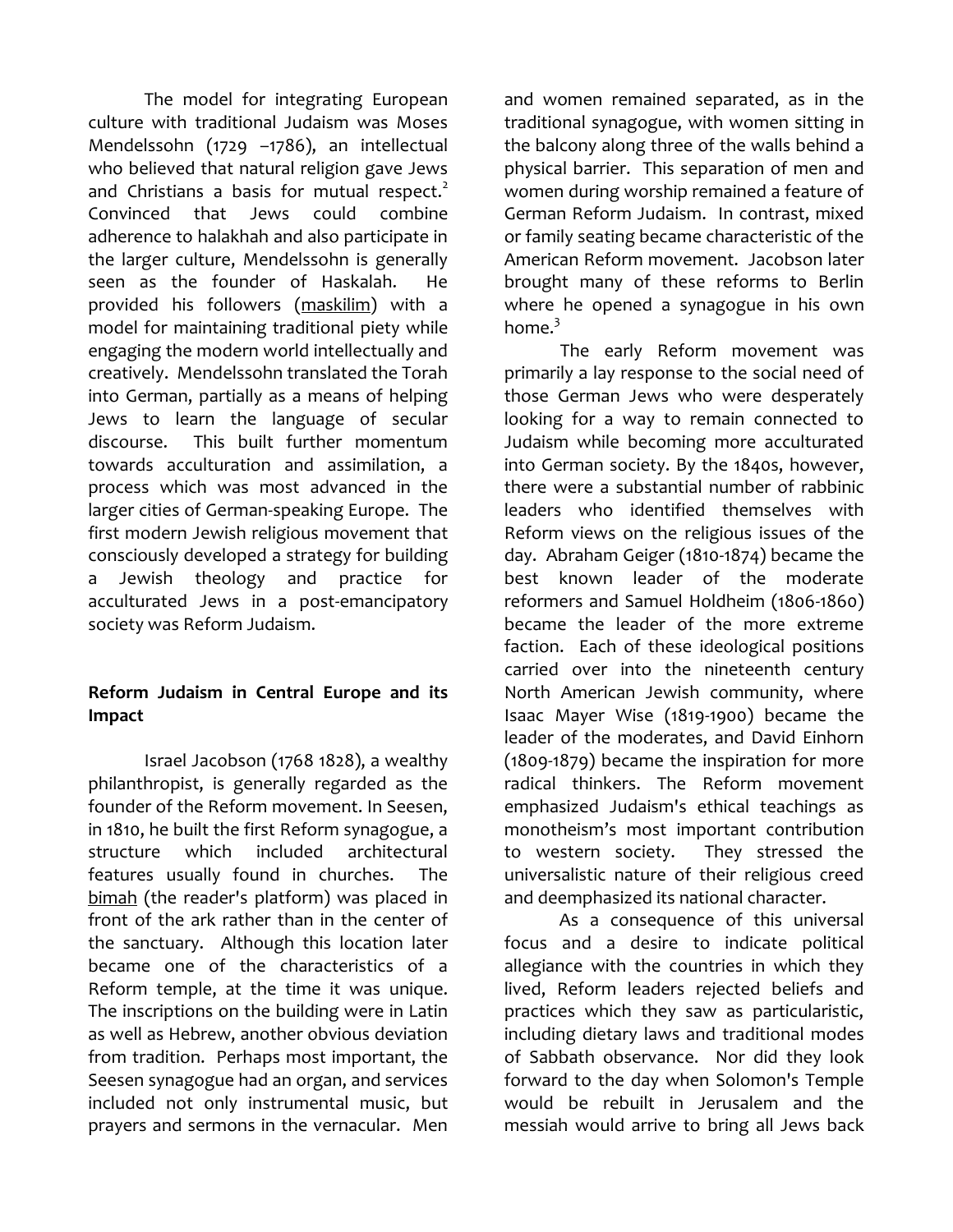to the land of Israel. The very name of their synagogues -- temples - indicated that their permanent houses of worship were to be in Germany, the United States, or wherever else they could live in peace and brotherhood. $4$ 

During the 1840s, German Jewish reformers held three rabbinic conferences to discuss various issues of importance. These conferences also led to what became Conservative Judaism. This break with Reform was initiated by Zacharias Frankel (1801-1875) who walked out of the Frankfurt Rabbinical Conference of 1845 after the group endorsed a position stating that the use of Hebrew was no longer necessary in worship. Frankel envisioned a new type of Judaism that would embrace a historical approach to the evolution of Jewish tradition but retain most of the traditional forms of practice.<sup>5</sup> Frankel and like-minded colleagues founded the Jewish Theological Seminary of Breslau in 1854 and began to teach what they termed Positive-Historical Judaism -- positive in that it sought to preserve halakhah and historical because it tried to understand Judaism in a historical context. The proponents of this school accepted the idea of change, but only if those changes could be justified halakhically and fit in with the continued development of Judaism.

During the same time period, traditional Jews in German-speaking Europe began to formulate counter-arguments to Reform and the Positive-Historical school. Led by Samson Raphael Hirsch (1808-1888), they became known as the Neo-Orthodox, a designation which indicated that they were making a renewed commitment to traditional Judaism. In 1836, Hirsch wrote "Nineteen Letters on Judaism", a series of essays defending traditional conceptions of the Jewish religion. Hirsch reiterated that Judaism required Jews to believe that God had given the Torah to Moses at Mt. Sinai and that the Torah included both written and oral instructions. All of the commandments were equally important and no one had the right to differentiate between ethical and ceremonial laws. Hirsch did not believe that secular knowledge should or could be utterly rejected, rather he stressed "Torah im derekh eretz" (Torah with the larger world), an integration of traditional Judaism with secular studies in a framework within which Torah remained dominant. He encouraged the construction of handsome synagogue buildings and Jewish schools to indicate both the dignity of traditional Judaism and the fact that Jews could conform to external aspects of the larger culture.<sup>6</sup>

Reformers argued that, like Christianity, Judaism had a theology and that theology needed to be studied and understood as part of religious practice. The Neo-Orthodox objected to this emphasis, arguing that the basis of Judaism was the divinely revealed halakhah, and that Judaism without halakhah was warped and degenerate. The Positive-Historical school tried to emphasize both faith and halakhic practice, but insisted that each had to be mediated through Wissenschaft des Judentums, the academic study of Judaism as an historical phenomenon. Halakhah needed to be binding but sufficiently flexible in order to allow Jewish religious life to adapt to changing societal circumstances. Such changes could only be determined through the collective will of the Jewish people.

# **The Development of Reform Judaism in North America**

Despite the fact that the three major contemporary Jewish religious denominations trace their origins to Germanspeaking Europe, the various movements, particularly Reform and Conservative, achieved their greatest success in North America. Although the earliest synagogues in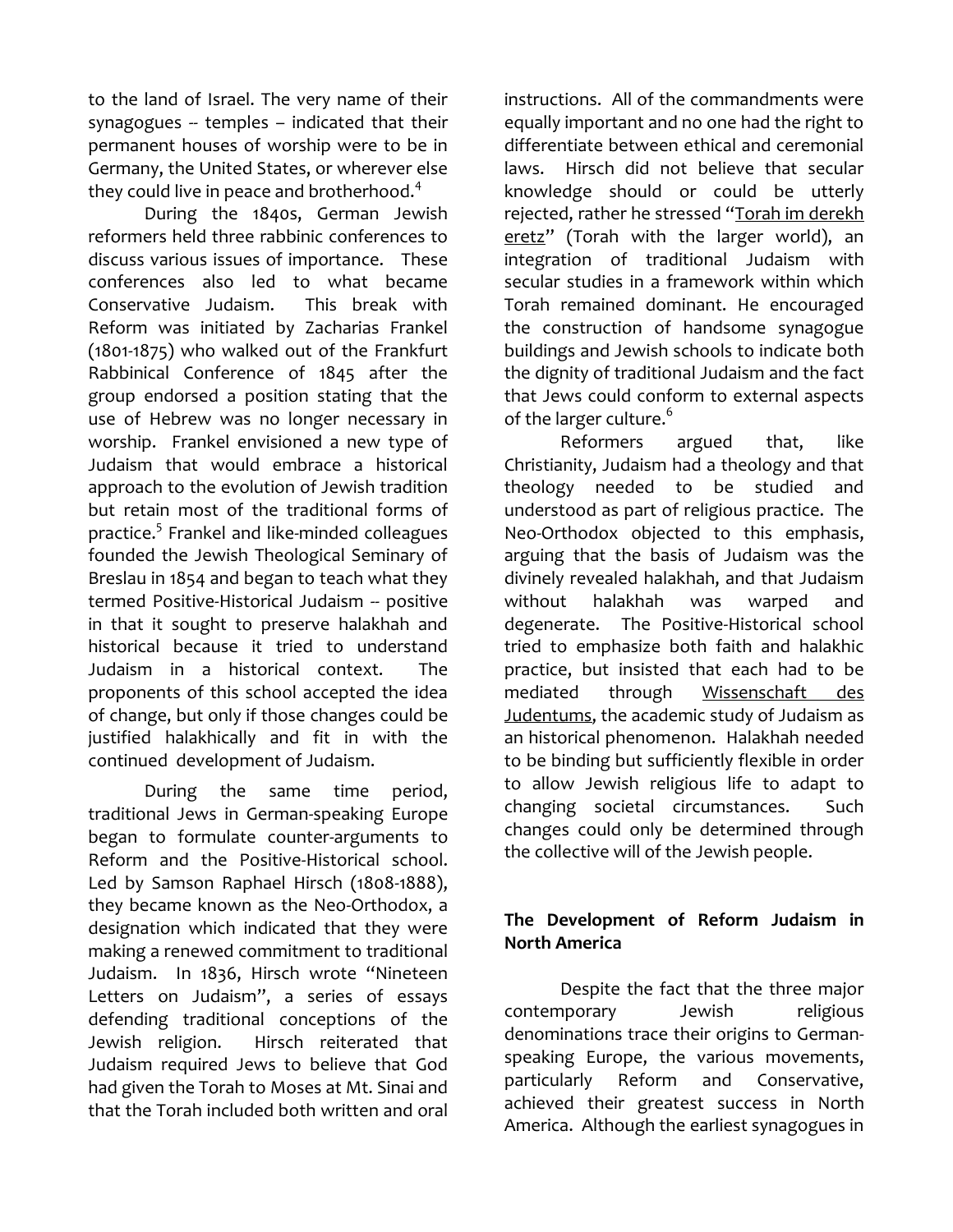colonial America were Sephardic Orthodox, the Reform movement began to develop in the 1820s and 1830s with a growing immigration of Jews from Central Europe.

The first attempt at building a Reform temple in the United States began in Charleston, South Carolina in 1824, when 47 members of Congregation Beth Elohim signed a petition to the board of directors requesting that they consider a number of minor ritual reforms, including the introduction of a small number of prayers in English. In the period between 1836 and 1881, the American Reform movement gathered momentum with the emigration of about 250,000 Jews from Central Europe. On the eve of the large-scale immigration of Eastern European Jewry that began in the 1880s, the Reform movement dominated American Judaism. It appealed to people who wanted to maintain a Jewish identity and various Jewish practices without a system of compulsory ritual adherence. No longer obligated to observe all the laws and customs of Orthodox Judaism, members of Reform synagogues could maintain forms of practice that remained distinctive and meaningful in a modern Christian-dominated society.<sup>7</sup>

The first leader of American Reform Judaism was Isaac Mayer Wise. He was the main influence behind the establishment of the Union of American Hebrew Congregations (UAHC) in 1873, the Hebrew Union College (HUC) in Cincinnati, Ohio, in 1875 (the first seminary for rabbinic training in North America), and the Central Conference of American Rabbis (CCAR) in 1889. He was regarded as the leader of the moderate wing of the Reform movement, which battled with the radical Reformers, most of whom lived along the East coast. Led by Rabbi David Einhorn, the radical Reformers eventually succeeded in creating a de-ritualized form of liberal Judaism, which became known as Classical Reform. Classical

Reform was defined by the 1885 Declaration of Principles, which became known as the Pittsburgh Platform. It minimized ritual and emphasized ethical behavior in a universalistic context as the central message of the biblical prophets.<sup>8</sup>

Reform Jews did not interpret the Bible in a literal manner and therefore they saw no conflict between religion and science. Most believed that God created the world in some form or manner, and continues to be involved as part of an ongoing process of progressive revelation. Late nineteenth century and early twentieth century reformers stressed the importance of ethical monotheism. They believed that the ethical message of Judaism derived from one beneficent creator God who exists as the source and goal of all humanity. Without the existence of God, any attempt to aspire to high ethical standards of behavior would be useless. The mission of Israel was to spread the concept of ethical monotheism, serving as God's messengers in an age without prophets.<sup>9</sup>

By the late 1940s, the American religious environment had changed and the Reform movement adjusted accordingly. Much of the credit for the successful adaptation of Reform Judaism to the post-World War II environment that saw a shift in Jewish life to the suburbs of large cities, goes to Maurice Eisendrath (1902-1973), who became executive director of the Union of American Hebrew Congregations (renamed the Union for Reform Judaism in 2003) in 1943 and its president in 1946. Eisendrath increased the profile of the movement by moving the national headquarters from Cincinnati to New York City in 1948. The "House of Living Judaism" was built on Fifth Avenue and 65<sup>th</sup> Street in Manhattan, beside the major Reform synagogue in New York, Temple Emanu-El. In 1950, a second Reform rabbinical seminary was established in New York City with the merger of the Jewish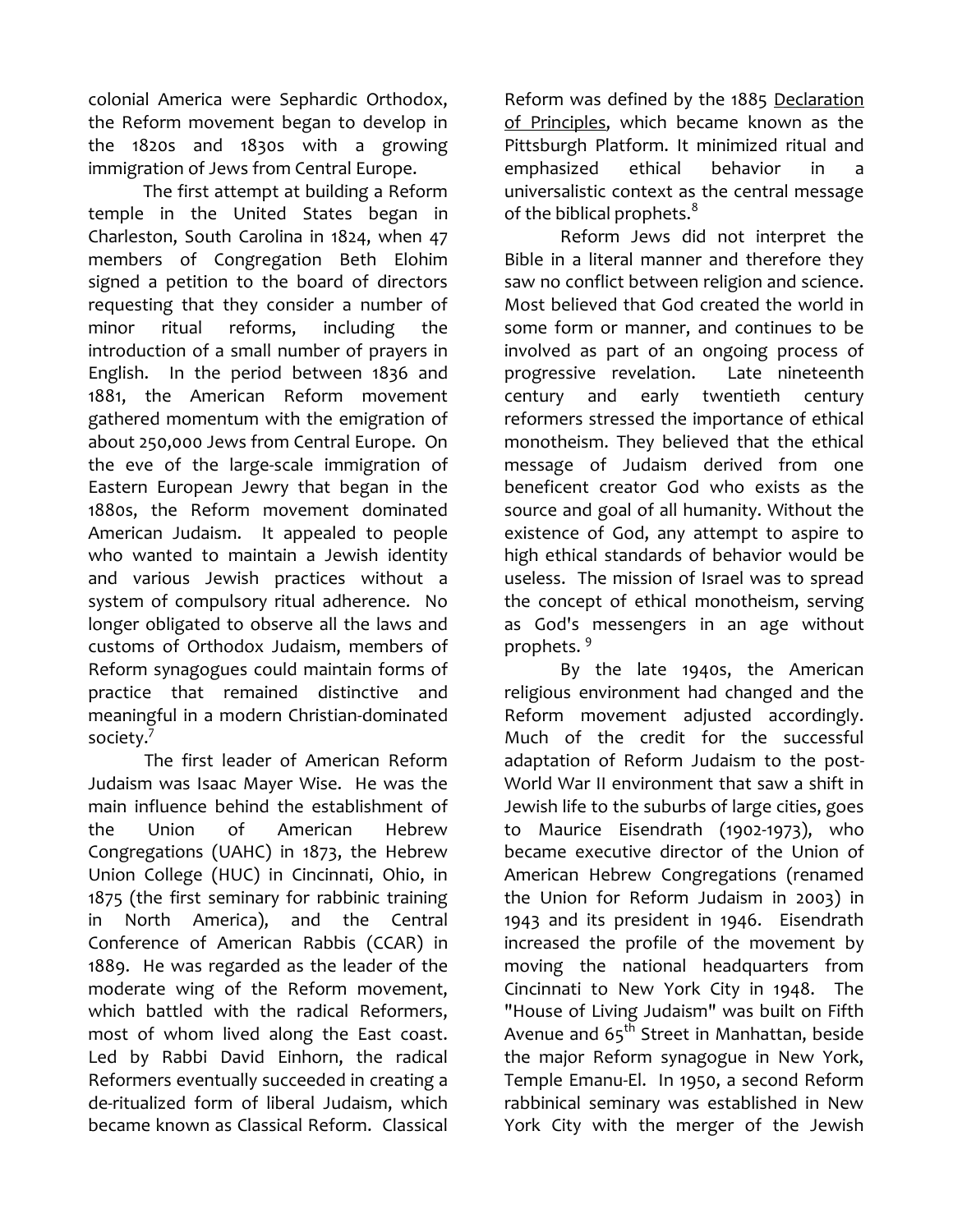Institute of Religion and Hebrew Union College. In the early twenty-first century, Hebrew Union College has additional campuses in Los Angeles and Jerusalem.

One of the central issues facing the Reform movement was how to provide its members with guidance on ceremonial observance without creating another legal structure. Any obligatory system of religious laws would have been anathema to most Reform Jews. Nevertheless, many religious leaders felt that Reform Judaism allowed for too much freedom and that most lay people interpreted this as meaning that they did not have to observe any ritual whatsoever. Reform "covenant" theologians believed that one of the solutions to this problem was to reemphasize the centrality of the brit, the covenant between God and the children of Israel. This was presented as an organic historical relationship that was reciprocal and continued from generation to generation. Emphasis on this covenant provided a liberal framework for helping people to understand that incorporating religious practices into their lives could be an expression of commitment to this relationship with the divine.<sup>10</sup>

The Hebrew Union College – Jewish Institute of Religion (HUC-JIR) began ordaining women in 1972, and female rabbis have brought an energy and dynamism that have enlivened Reform worship and education in recent decades. Similar efforts have been made since the mid-1970s to update Reform liturgy. The Union Prayer Book had been a ubiquitous presence since the closing years of the 1800s, and many younger people found its ponderous language excessively formal and its theological conceptions outdated. There was, however, no consensus on what a new prayer book might look like. The CCAR Liturgy Committee decided to create a volume reflecting worship preferences of different theological approaches. When the Gates of Prayer: The New Union Prayer Book was published in 1975, it included no fewer than ten different Sabbath evening and six different Sabbath morning services. The services all followed a similar prayer structure, but they differed in their wording, their theological focus, and the inclusion of additional Hebrew text and other traditional elements. A gender sensitive version of was published in 1994, and an entirely new prayer book, Mishkan T'filah, incorporating many traditional elements that had been excised from the original Union Prayer Book, appeared in 2007.

In December 1978 UAHC President Alexander Schindler called for a sustained effort to reach out to the unaffiliated and particularly the growing number of Jews who had intermarried. Arguing against the norms of the times, Schindler said that intermarriage did not necessarily mean that a couple was lost to the Jewish community. This led to an extensive outreach effort designed to welcome interfaith couples as well as potential converts, who were referred to as "Jews-by-choice".11 The Reform movement also moved toward the full acceptance of gays, lesbians, bisexuals, and transgendered individuals. In 1990, the Hebrew Union College began admitting openly gay and lesbian students to their rabbinic program. In 1996, the CCAR passed a resolution supporting the rights of homosexual couples to a civil marriage, and in 2002 supported the rights of rabbis to officiate at same-sex commitment ceremonies.

A new theological platform for Reform Judaism was approved in 1999 at the CCAR annual conference in Pittsburgh, where the original platform had been endorsed in 1885. The new platform reintroduced many traditional religious concepts and rituals. Although these were presented as options that could be evaluated rather than as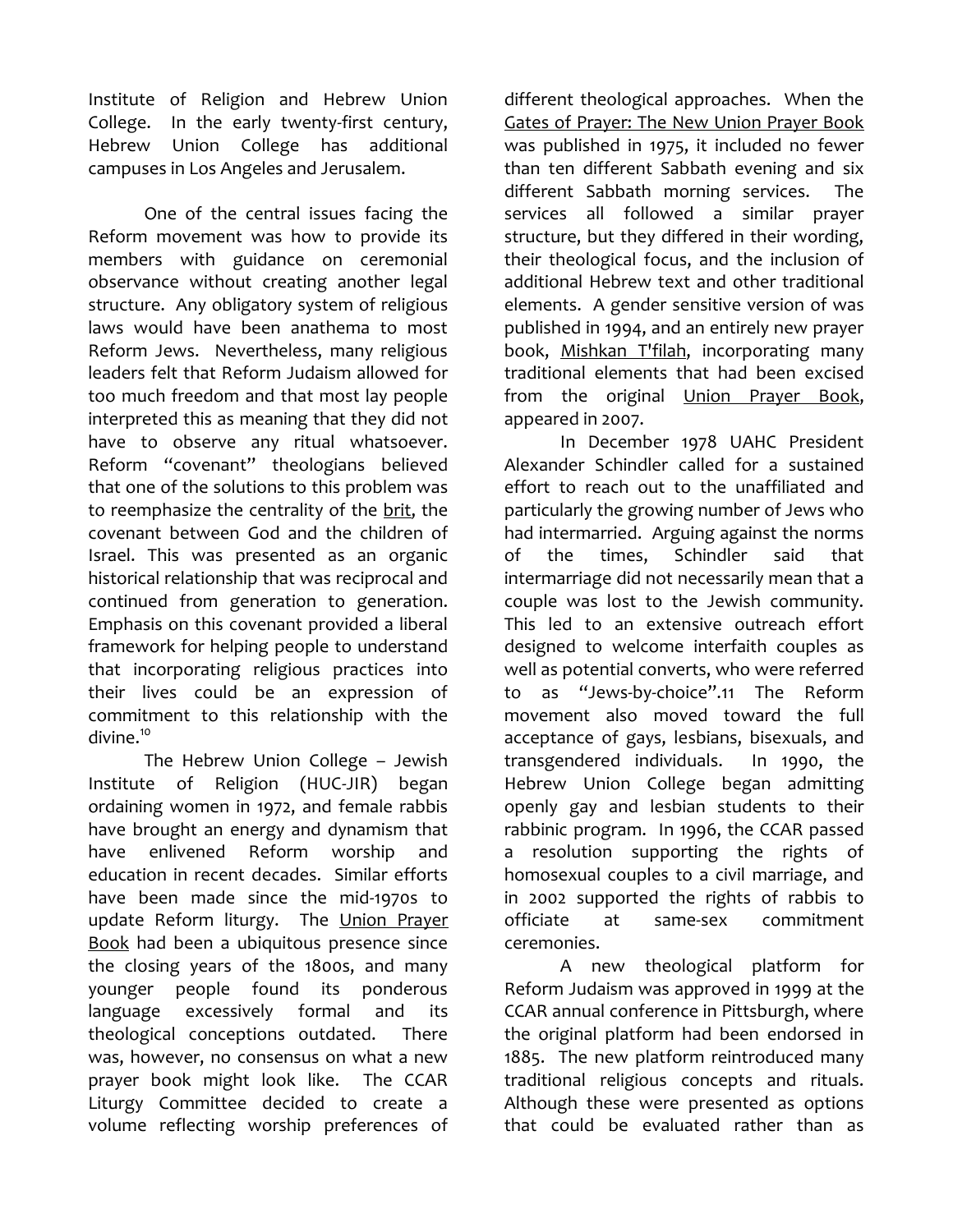commandments that had to be observed, their inclusion is a clear indication of the Reform movement's increasing return to many traditional Jewish practices. On the other hand, the Reform movement has also accepted new definitions of Jewish identity and religious fidelity. The movement is, as a number of observers have pointed out, moving in two directions at the same time.

## **The American Conservative Movement**

The Conservative movement has its roots in the Positive-Historical school founded by Zacharias Frankel in midnineteenth century Germany. American Conservative Judaism emerged as a distinct movement only at the beginning of the twentieth century. In 1902, wealthy American community leaders brought Solomon Schechter (1847-1915) from Cambridge University in England to lead the Jewish Theological Seminary of America in New York City and to promote Conservative Judaism in North America. Schechter argued that the community was the religious authority for determining change. Thus, Judaism had to be studied using modern methods of scholarship that could help Conservative scholars understand how Judaism developed and changed over the course of centuries. The Torah itself had been interpreted and reinterpreted by Jews throughout the ages, and how the Torah was understood at any particular moment in time was the determining factor in setting communal religious standards. Schechter used the term "Catholic Israel" to refer to the group of serious Jews who wanted to understand and live their Judaism in a maximalistic manner.<sup>12</sup>

Whereas the Reform movement was controlled primarily by its congregational organization, the UAHC, the Conservative movement was dominated by its rabbinical school and theological seminary, the Jewish Theological Seminary of America. The lay organization, the United Synagogue of America, took its cues from the rabbinic scholars at JTS rather than from their own lay leaders. The Committee on Jewish Law and Standards (CJLS) became the center of decision-making for the movement. Members of the CJLS were appointed by each of the three major wings of the Conservative movement: JTS, The Rabbinical Assembly (RA), and the United Synagogue. Voting members were expected to be scholars of Talmudic literature capable of studying the primary sources and formulating practical halakhic guidelines for the Conservative movement. The committee could accept more than one opinion as legitimate, thus allowing for "halakhic pluralism."

In the middle decades of the twentieth century Conservative Judaism proved very successful at attracting many children of immigrants from Eastern Europe who were seeking a middle path that respected traditional modes of Jewish practice but also responded to the challenges of the modern world. However, from the beginning some intellectuals were troubled by the movement's apparent contradictions. It soon became apparent that the vast majority of those joining Conservative synagogues in the post World War II period were neither serious advocates nor punctilious practitioners of Conservative Judaism. While many synagogues were supported by active and involved congregants, there tended to be a significant gulf between the expressed religious goals of the Conservative synagogue, including adherence to Jewish rituals, and the actual reality of most members' Jewish lives.<sup>13</sup>

Even so, the atmosphere in these congregations was more traditional than the typical Reform temple. Hebrew was used more extensively and ritual items such as the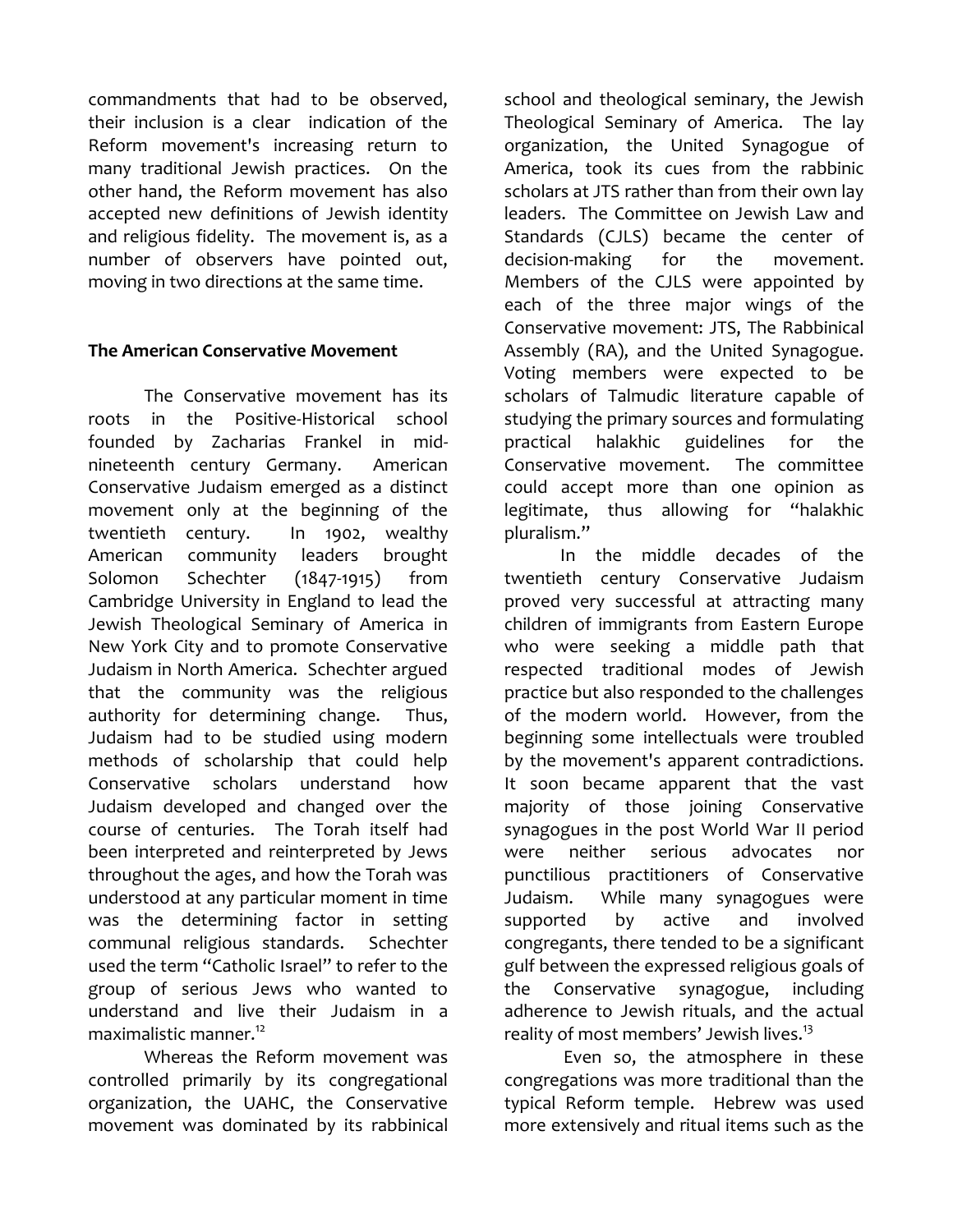yarmulke (head covering) and the tallit (prayer shawl) were displayed more prominently. Conservative rabbis used various strategies to educate their congregants and increase the level of ritual observance in their congregations, generally with little success. Dissidents on the left wing felt that the movement paid lip service to an outmoded theology and pattern of practice. Many of the theological radicals were followers of Rabbi Mordecai M. Kaplan, a popular JTS professor who saw Judaism as a civilization in its broadest sense and rejected "supernaturalism." They formed a sub-group and eventually broke away to create the Reconstructionist movement, ultimately building their own rabbinical school and congregational union, a topic discussed in more detail below.

The appeal of the Conservative Synagogue was in large part based on continuity with the past and the avoidance of any radical rejection of tradition. Not surprisingly, most Conservative synagogues wanted their services to look and sound traditional. They were looking for a prayer book that could be used in such a service, but would be appropriately up to date and easy to use by a largely unlearned congregation. In 1946, Rabbi Morris Silverman edited the Sabbath and Festival Prayer Book*,* which contained most of the traditional liturgy with an English translation on the facing page, and this was adopted by most Conservative congregations. The most important distinguishing feature between the Conservative and Orthodox synagogue in this era was mixed seating. The Conservative movement also allowed congregants to drive to and from synagogue on the Sabbath.

By the 1970s, however, many Conservative congregations were beginning to resemble their Reform counterparts, including in some cases the use of mixed choirs and instrumental music during worship. In 1977, JTS Chancellor Gershom D.

Cohen and Rabbinical Assembly Executive Vice-President Rabbi Wolfe Kelman called for the formation of an interdisciplinary commission to study the possibility of allowing women to take on greater leadership in the movement. This eventually led to the acceptance of ordination for women in 1983, and the ordination of the first woman in 1985. Opposition to the ordination of women prompted the formation of a small group called the Union for Traditional Conservative Judaism (later renamed the Union for Traditional Judaism), which felt that the Conservative movement was drifting away from its halakhic moorings. In general, however, Conservative Judaism has accepted female rabbis with equanimity. In 1985, the Conservative movement introduced a new prayer book, Sim Shalom, which attempted to articulate the movement's distinctive liturgical and theological approach. A revised edition of Sim Shalom that appeared in 1998 included the names of the matriarchs whenever the patriarchs of the Jewish people are invoked and referred to God in gender neutral terms such as "Sovereign" and "Guardian," rather than "Lord" or "King."

Many in the Conservative movement believed that the theology that Solomon Schechter had developed was no longer sufficient and the movement created its first theological platform, Emet Ve-Emunah: Statement of Principles of Conservative Judaism, in 1988. Facing the same social and intellectual pressures as the Reform and Reconstructionist movements, Conservative Judaism has slowly but steadily moved to liberalize religious policies. This has included not only an emphasis on equal roles in worship for women and men, including the ordination of women, but also the acceptance of gay and lesbian rabbinical students. Conservative rabbis may also officiate at same-sex commitment ceremonies. These innovations have led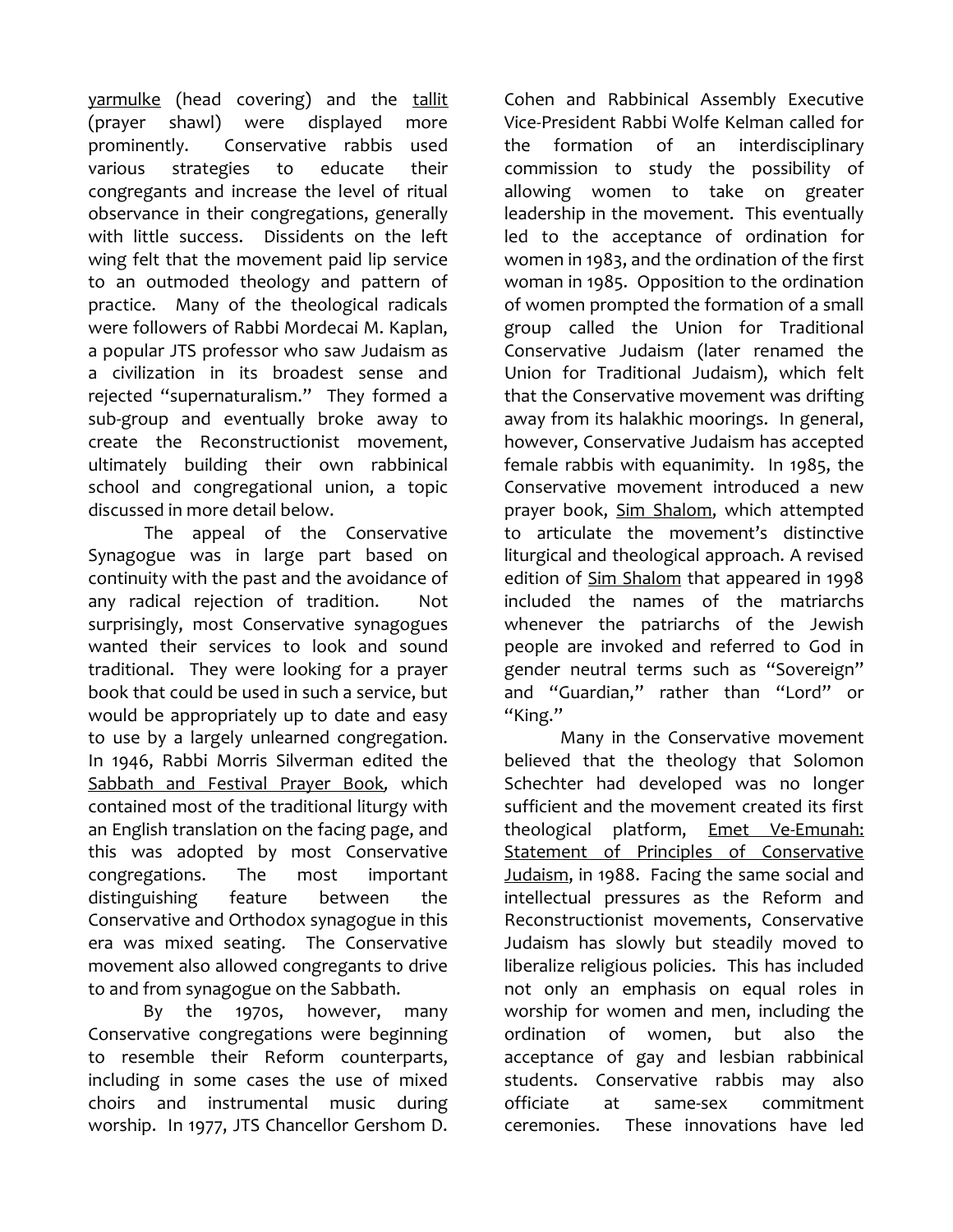some to question the need for a Conservative movement at all, since its policies are becoming almost identical to those of Reform. <sup>14</sup>

#### **Reconstructionist Judaism**

Reconstructionist Judaism is the only one of the four major American denominations that developed entirely in the United States. Reconstructionism was inspired by a single person, Mordecai M. Kaplan (1881-1983), and developed into a movement through the efforts of a small group of his disciples. Kaplan espoused a rationalistic approach that encompassed all aspects of Jewish civilization rather than a narrow definition of Judaism as a religion. In 1909, Kaplan became a professor of homiletics and principal of the Teachers' Institute at the Jewish Theological Seminary. He also led the Jewish Center, an Orthodox congregation on West 86 Street in Manhattan. In 1922, Kaplan left the Jewish Center to found the Society for the Advancement of Judaism, the first Reconstructionist congregation in the country. That same year, he conducted the first American bat mitzvah ceremony for his daughter, Judith.<sup>15</sup>

In 1920, Kaplan published "a program for the Reconstruction of Judaism" in which he wrote that a modern Judaism should dispense with supernatural ideas about God and emphasize instead the moral genius of the Jewish people. Religious ideas and practices would need to prove their effectiveness in terms of binding the Jewish people together and keeping them interested and involved. In May 1934, Kaplan published his masterpiece, *Judaism As A Civilization.*  Shortly thereafter, he founded *The Reconstructionist*, a biweekly magazine. In 1940, Kaplan started the Jewish Reconstructionist Foundation, a society to

help promote Reconstructionism within all of the existing organizations and denominations.

Influenced by the educational philosopher John Dewey, as well as the liberal Protestant theologians Henry Nelson Wieman and Harry Emerson Fosdick, Kaplan looked at religion through a naturalistic lens. He taught that Judaism was an evolving religious civilization rather than just a faith. Kaplan personally rejected most of what he termed "supernaturalism". He particularly objected to the doctrine of the chosen people because it seemed exclusionary and he also rejected messianism and traditional eschatology. Despite his theological radicalism, Kaplan was hesitant to found a new denomination. This may have been because Kaplan was deeply committed to klal Israel, the ideal of Jewish unity, and he did not want to introduce further divisiveness into an already fragmented American Jewish community. He originally had hoped that Reconstructionism could "provide a rationale and a program for that conception of Jewish unity which might enable Jews to transcend the differences that divide them, assuming, of course, that they are aware of having at least one thing in common, the desire to remain Jews."<sup>16</sup>

Rabbi Ira Eisenstein, Kaplan's son-inlaw, formally created the Reconstructionist movement as the fourth American Jewish religious denomination when he founded the Reconstructionist Rabbinical College (RRC) in Philadelphia in 1968. Many of the early graduates took pulpits in Conservative congregations, while others took positions with Jewish organizations or educational institutions. There were initially few Reconstructionist synagogues that could afford to hire full-time rabbis, but this has changed as the Reconstructionist movement has grown significantly in recent years. In recent years, Reconstructionist practice and liturgy has become more attuned to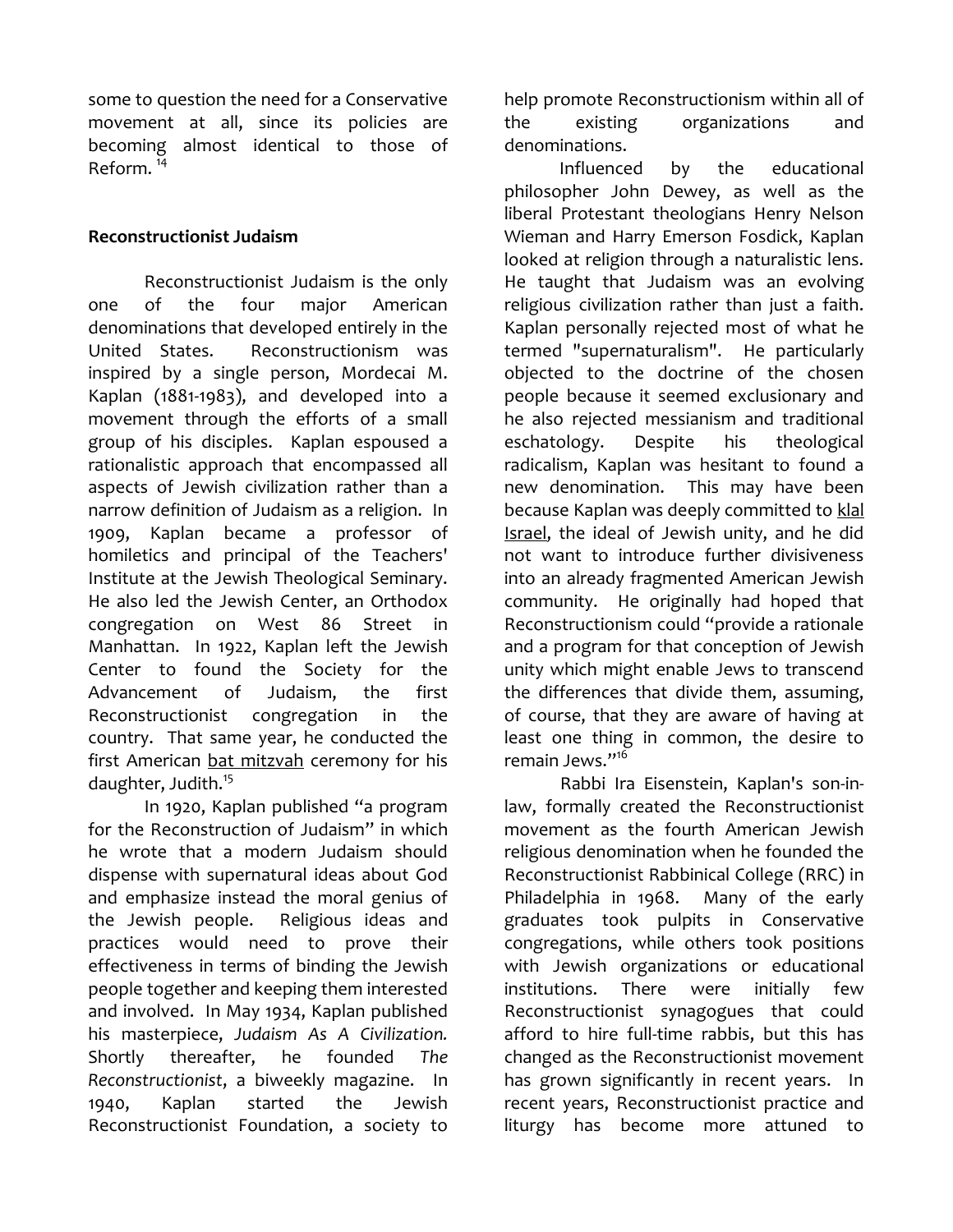spirituality and encourages ungendered divine language in which God is invoked by such as "Source of Life." The movement has published new prayer books in recent years, including various versions of Kol Haneshemah (Sabbath and Holidays, 1996; Daily Prayer, 1996; and High Holiday, 2000), edited by Rabbi David A. Teutsch, with gender-neutral English translations. The editors have tried to balance the desire for greater spirituality with the need to remain faithful to Kaplan's original vision, although this has not always been possible. The movement prides itself on being on the "cutting edge" of Jewish life and therefore accepts a certain degree of inconsistency, as new ideas germinate and make their way from conception to implementation.<sup>17</sup>

## **Orthodoxy In All Its Forms**

The term Orthodox Judaism refers to a wide variety of religious groups. What they share in common is a commitment to the observance of the halakhah, based upon a belief that the Torah was given by God to Moses at Mt. Sinai. God made an exclusive covenant with the children of Israel, and that covenant was detailed in the laws of Moses. Orthodox Jews believe that there was an Oral Torah given to Moses along with the Written Torah, in which God explained verbally those laws which needed elucidation. These laws were discussed and debated by the sages, and were eventually written down in the form of the Talmud. The laws of the Talmud were later codified and these legal codes became authoritative for Jewish observance in every aspect of life. Since the halakhah is seen as a direct expression of God's will, Orthodox Jews believe that it cannot be abrogated or altered for historical or sociological reasons.

Contemporary Orthodox Jews divide into two groups: the modern Orthodox and the ultra-Orthodox, although neither of these groups uses these terms today. The modern Orthodox tend to prefer the designation "centrist Orthodox", an appellation coined by Yeshiva University President Norman Lamm; the students of Rabbi Avi Weiss frequently use his term "open Orthodoxy". The modern Orthodox are those who want to synthesize the best of traditional Judaism with the best of contemporary secular culture. While adherents of Orthodox Judaism range widely in both belief and levels of halakhic observance, the ultra-Orthodox (or strictly Orthodox) are to the right of the modern Orthodox. Although they generally prefer the designation "haredim", which means "those in awe of God, they also refer to themselves by a number of other designations. In the State of Israel, the term haredim is used to distinguish the ultra-Orthodox from the dati'im, who are usually the religious Zionists (see below). The ultra-Orthodox include both Hasidim, who are themselves broken into numerous sects, and the so-called yeshiva Orthodox, who stress the intense study of the Talmud. While Hasidic groups and the yeshiva Orthodox have similar religious viewpoints, there are significant differences among these communities based in both history and practice.<sup>18</sup>

Unlike Reform, Conservative, or Reconstructionist Judaisms Orthodoxy has never had one set of denominational institutions. The Union of Orthodox Jewish Congregations of America, also known as the Orthodox Union (OU), represent the modern or centrist wing of Orthodoxy. This organization comes the closest to replicating the organizations created by the other denominations. The various ultra-Orthodox groups have numerous formal and informal hierarchies and organizational structures. The Union of Orthodox Rabbis of the United States and Canada (Agudas HaRabbonim) is a relatively small haredi rabbinical organization founded in 1902, which was once influential but has now become known primarily for its periodic polemical attacks against the non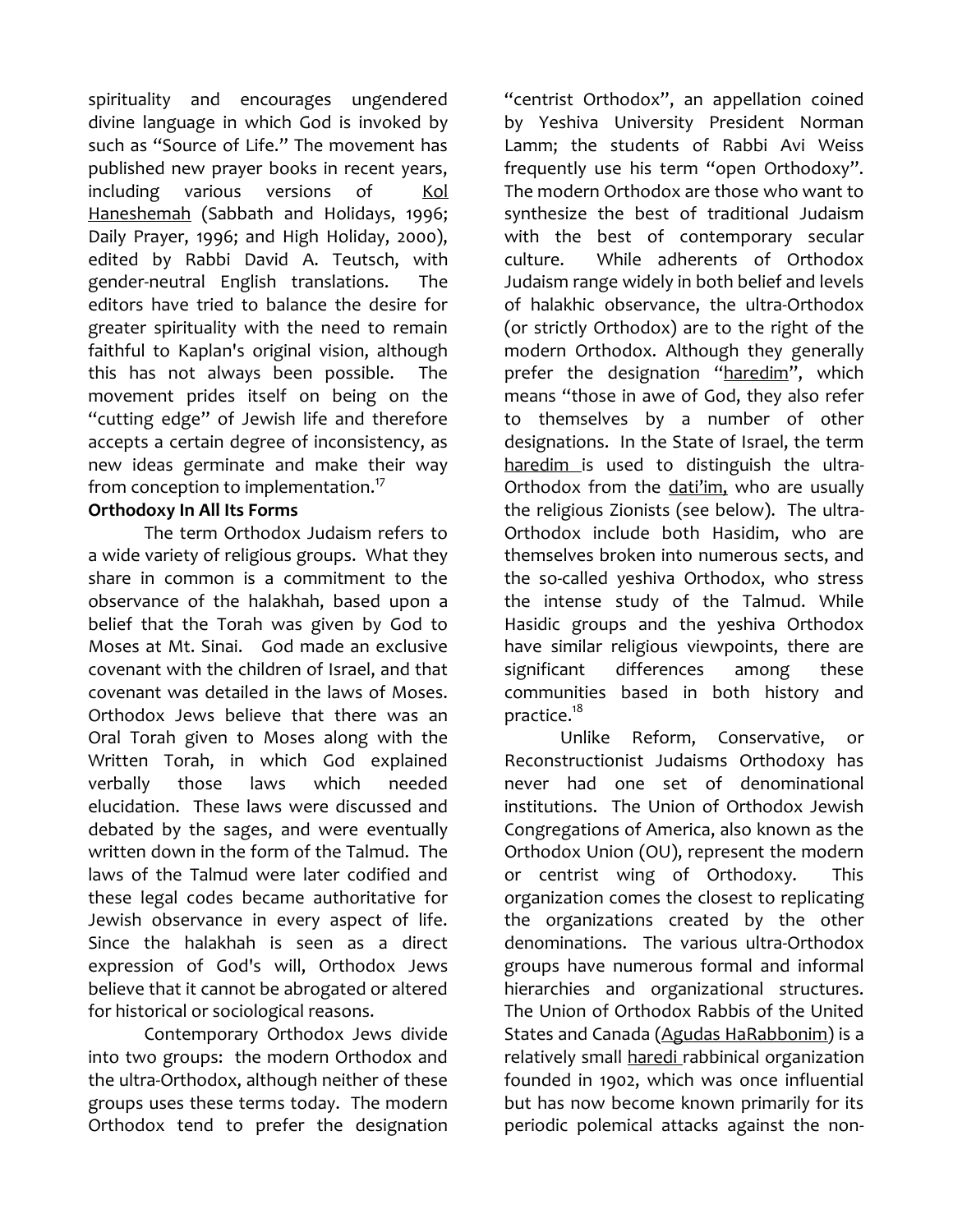Orthodox. The main umbrella group for the ultra-Orthodox is Agudath Israel of America. Agudath Israel was founded in 1912 in Kattowitz, which was then in Germany and is now part of Poland, and the American branch was established in 1939. Agudath Israel has numerous departments that provide educational, legal, or religious programs to its members and other interested parties.<sup>19</sup>

Orthodoxy was in decline for most of the past 200 years. It is only since 1967 that it has begun making a dramatic and very unexpected recovery in the United States and Israel. The baal teshuvah (plural: baalei teshuvah) movement began attracting notice in the late 1960s and early 1970s when growing numbers of young Jews who had been raised in non-Orthodox homes began showing interest in adopting more traditional patterns of Jewish life and worship. Much of the enthusiasm was a result of the startling victory of the State of Israel in the Six Day War, fought in June 1967. In the weeks leading up to the outbreak of hostilities, many assimilated American Jews felt a visceral connection with the Jewish state for the first time. Orthodox believers saw Israel's victory as the beginning of the messianic redemption from galut (exile). They held that one of the necessary prerequisites for the coming of the messiah was strict ritual observance, and they were determined to help those non-observant Jews who expressed an interest in learning more about traditional Judaism.<sup>20</sup>

In the first decade of the twenty-first century, Orthodoxy has moved to the right in both the United States and Israel.<sup>21</sup> Practices that were virtually unheard of a generation ago, such as married women covering their hair and abstention from mixed dancing, have now become the norm in many communities. Some have argued that modern Orthodoxy is a movement under siege. The implications of this debate are

enormous. Modern Orthodoxy insists that an appreciation of the positive aspects of western culture is compatible with a fully traditional way of life. It is this spirit which characterizes Yeshiva University in New York City. First founded in 1888, Yeshiva, whose motto is "Torah Umadah" (Torah together with secular studies), is a research university with graduate schools in business, education, social work, medicine, and law among other areas. Students combine Jewish studies with the arts and sciences and men may also pursue study for rabbinic ordination at the affiliated Isaac Elchanan Theological Seminary, sometimes while also pursuing advanced degrees in secular subjects. The haredim, on the other hand, want to isolate themselves intellectually as well as culturally from secular influences. If the modern Orthodox decline in numbers and influence, Orthodoxy will become steadily more extreme in both belief and practice. This will certainly contribute to a worsening of relations between a growing ultra- Orthodox community and the other denominations.

Already in 1985, modern Orthodox Rabbi Irving (Yitz) Greenberg argued that the American denominations of Judaism were heading towards a schism. Greenberg predicted that by the year 2000 there would be close to a million non-Orthodox Jews, mostly in the United States, whose Jewish status would be contested by the Orthodox. Greenberg emphasized that unless the denominations could agree on a strategy for handling this incipient crisis, differing definitions of Jewish identity would lead to a permanent split within the Jewish people. Part of this stems from different standards required for conversion. Reform Judaism does not require a commitment to observe halakhah nor do all Reform rabbis follow halakhic practices in the conversion ceremony, such as requiring immersion in a ritual bath (mikveh). Conservative rabbis follow the halakhah in the conversion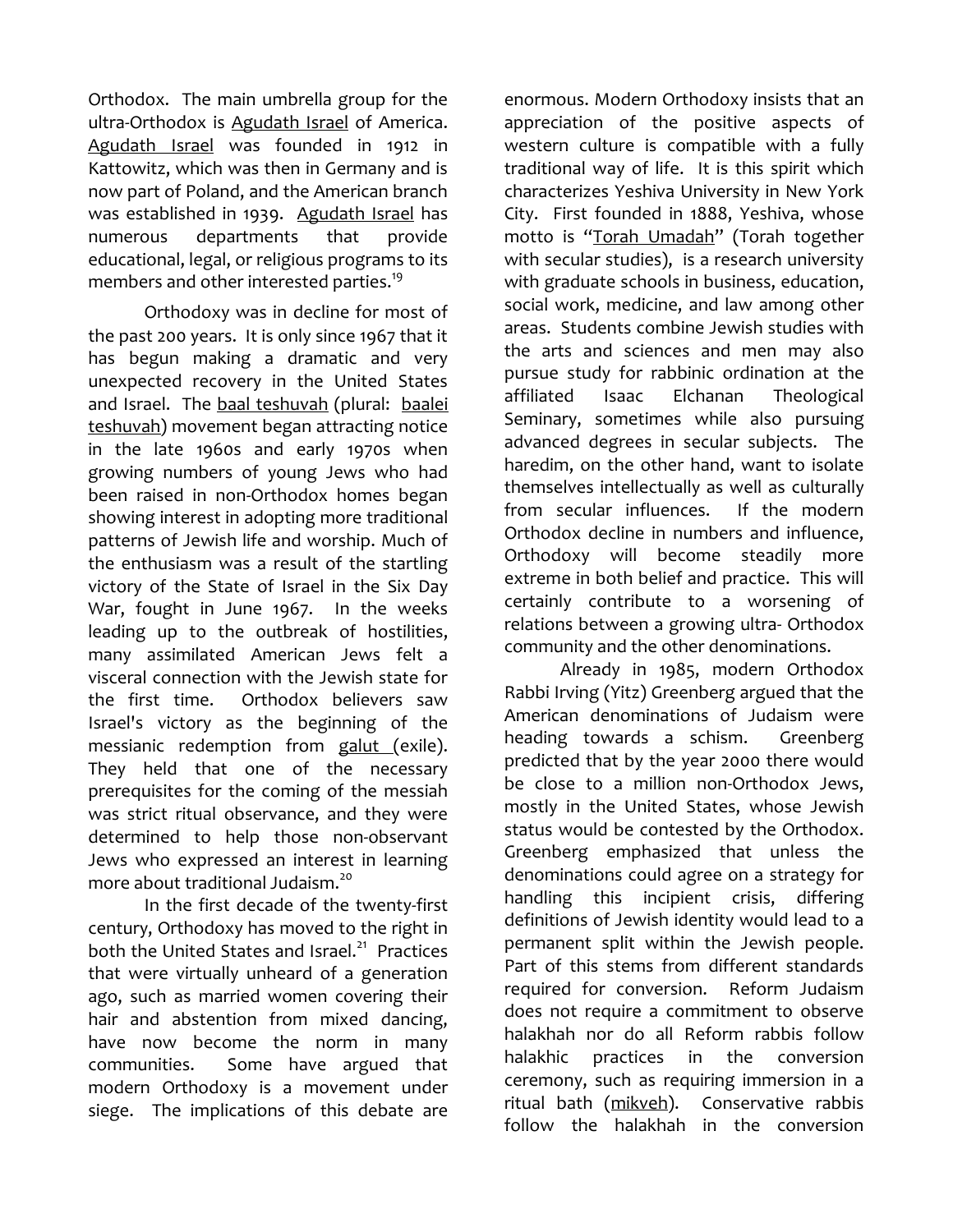ceremony, but their converts might not meet halakhic standards of practice. In any case, most Orthodox rabbis reject all non-Orthodox converts on principle. The 1983 decision of the Reform Central Conference of American Rabbis to accept patrilineal descent exacerbated this problem. This decision allowed children of Jewish fathers and gentile mothers to be recognized as Jews, provided they received Jewish educations and demonstrated "appropriate and timely public and formal acts of identification with the Jewish faith and people." Prior to this time, it was generally assumed that all Jews followed matrilineal descent whereby Jewish identity was determined by Jewishness of the  $mother.<sup>22</sup>$ 

While the centrist Orthodox community has dealt in different ways with the encroachment of modern ideas, the ultra-Orthodox have tried to shut it out as much as possible. Some follow the guiding principle of Rabbi Moshe Sofer (1762 – 1839, Pressburg, Hungary), known as the Hatam Sofer, who coined the motto of radical rightwing Orthodoxy: "The new is forbidden by the Torah. $123}$  Certainly, the rejection of modernity has been a central feature of haredi society. Nevertheless, many ultra-Orthodox families do make substantial use of computer technology while carefully avoiding unnecessary secular influences. Unlike most other types of haredim, the Lubavitch Hasidic sect, also known as Chabad Hasidism, is active in religious outreach to fellow Jews. The Lubavitch movement was and continues to be dominated by the personality of Rabbi Menachem Mendel Schneerson (1902-1994). Despite his death in 1994, his presence is still very much felt not only at the Lubavitch headquarters at 770 Eastern Parkway in Brooklyn, New York, but at every Chabad synagogue, center, or house anywhere in the world. Chabad has expanded dramatically because of its policy of sending out schluchim, emissaries, to communities,

including college campuses, around the world. The Lubavitcher Rebbe himself sent out the first schluchim in the 1950s and this program has expanded greatly in subsequent  $decades.<sup>24</sup>$ 

After the Rebbe's death, it seemed inevitable that the movement would either diminish or split into warring factions. Adding to the likelihood of decline was the messianism that dominated the movement. Some Lubavitchers were so impressed with their leader's force of personality that they were convinced that he was destined to be the messiah. Even his death was not regarded as an insurmountable obstacle. Despite a bitter public battle between the messianists and the non-messianists, in the first decade of the twenty-first century the Lubavitch movement holds together and continues to thrive. $25$ 

The role of women in Orthodox society constitutes one of the most important distinctions among contemporary modern Orthodox and haredi Jews. Modern Orthodox Jews are committed to the halakhah and would not countenance any act or policy that would be a direct violation of Jewish law as understood by the Orthodox rabbinate. Nevertheless, most modern Orthodox women firmly believe that innovations that would enhance their religious knowledge and status are permissible according to the halakhah. A number of institutions have begun teaching advanced Talmud studies to women who are motivated to achieve a high level of competence in the full spectrum of rabbinic texts. Several of these organizations are quietly considering the possibility of providing these women with a graduation diploma which would be equivalent to the rabbinical degree given to men. In the early twenty-first century, halakhically knowledgeable women are serving as rabbinic assistants in some Modern Orthodox congregations in North America and as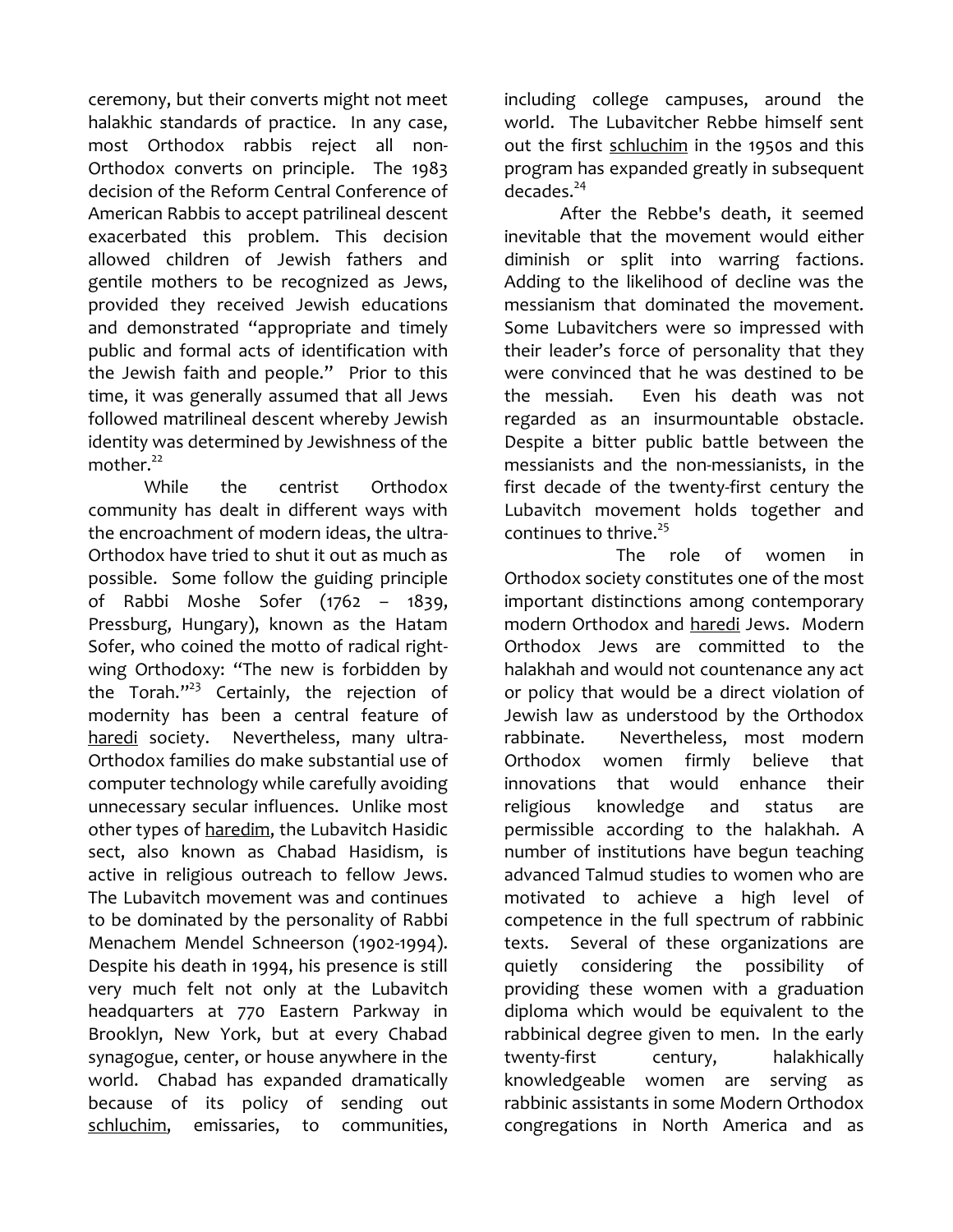recognized expert advocates on legal issues connected with women's status in Israel.

Other Orthodox feminist activists are also looking for ways to alleviate the halakhic disadvantages for women inherent in traditional Judaism's unilateral marriage and divorce laws in which a woman is a passive participant in her marriage and must depend on an estranged husband to grant her a divorce. Of particular concern is the plight of the agunah, "the chained woman." If a woman divorces according to secular law but her husband will not or cannot provide her with a get (a Jewish divorce document), she is still regarded as married and cannot move on with her life. Orthodox feminists in the first decade of the twenty-first century remain concerned that the poskim, the rabbinic legal authorities, have not moved more aggressively to resolve this halakhic problem which is a human tragedy for many women. Although rabbinic representatives often try to find solutions in individual cases, they argue that the halakhic issues are complicated and that they are not able to make the types of wholesale changes being demanded.<sup>26</sup>

## **New Age Judaisms**

One of the most interesting developments of the past thirty years has been the growth of various approaches to Jewish religious belief and practice which fall under the broad rubric of "New Age Judaisms." As with many other non-Orthodox innovations, much of New Age Judaism has developed and been centered in the United States. This is because the United States has the largest Jewish population in the world outside of Israel and also because of the pluralistic nature of American society where different religious groups can compete in a "religious marketplace." In the post-war era, large numbers of American Jews moved to the suburbs where growing Jewish communities often built unprecedented numbers of large and impressive synagogue buildings. As the children of the original members became young adults, some came to feel that their parents' Judaism lacked spiritual substance. The counter-cultural revolution of the 1960s provided an ideological context for this inchoate sense of religious searching. Many of the young Jews who became active in secular political and social movements also hoped to bring radical spiritual transformations to Judaism.

The first concrete manifestation of religious change was the development of the havurah movement in the late 1960s. The havurah (pl. havurot) was an experimental fellowship set up by young activitists who wanted a place where they could engage in heartfelt prayer and study. Many of the early havurah members had seen how groups of hippies had formed communes, and they wanted to create a Jewish religious alternative. They placed the stress on kavannah, the intention to concentrate during prayer. In addition to regular worship in Hebrew, these groups sang niggunim, wordless Hasidic melodies, with great fervor. They hoped that communal prayer could bind them together, but they differed on what type of communities they wished to form. Some had the idea of creating rural communities, others hoped to create residential urban centers, and still others were inspired by the monastic life of the ancient Dead Sea Scroll sect.<sup>27</sup>

Some original members spoke of their desire to engage in a deep search for the meaning of life, and expressed the sentiment that the Jewish religion could provide them with a usable framework. However, this required a reinvention of Judaism as a revolutionary religious force that could work towards the liberation of the individual.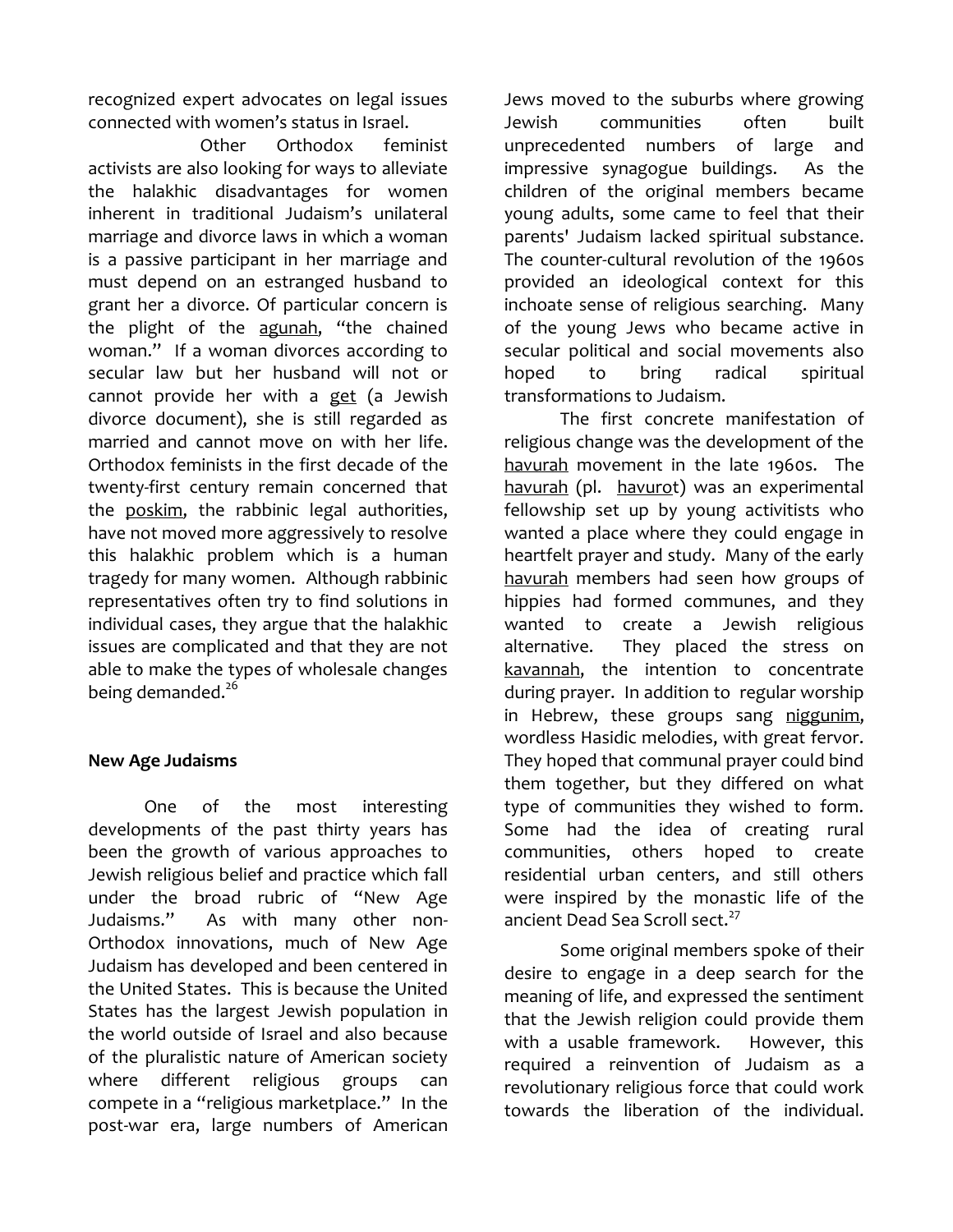Adherents of the havurah movement wanted to create an "authentic Jewish community" that took tradition seriously but was willing to institute necessary changes. These included gender equality and an array of other political and social causes, such as peace activism, social justice, ecology, and for some, vegetarianism. Havurat Shalom Community Seminary was the first such commune, established in Somerville, Massachussetts in 1967. Initially the havurah movement attracted little attention. However, the 1973 publication of The Jewish Catalog brought widespread attention to the movement. Subtitled "A Do-It-Yourself Kit", this anthology was modeled on the contemporaneous counter-culture Whole Earth Catalog. The Jewish Catalog stressed that readers could actually "do" Judaism rather than just watch rabbis and synagogue elders perform liturgy and rituals. It also suggested that individuals could incorporate Jewish ideas and observances into their own lives, transforming both Judaism and themselves in the process. $^{28}$ 

A growing number of havurah fellowship groups eventually developed into what became known as the Jewish Renewal movement, a broad coalition of Jews interested in new approaches to spirituality and sometimes liberal political activism. Some advocates of Jewish Renewal are primarily interested in left-wing political activism, which they justify by appealing to the biblical prophets and other Jewish texts which emphasize social justice. Others are involved in meditation and other forms of contemplation originating in religious traditions such as Buddhism. Many continue to see themselves as neo-Hasidic, while some emphasize feminism and the spiritual sources of femininity. This t spiritual diversity has been harnessed into a movement with an increasingly sophisticated organizational arm. In the early twenty-first century, Jewish Renewal is ordaining rabbis and has established a full range of affiliated institutions. Among those central in the development of this form of New Age Judaism were Rabbi Arthur Waskow and Rabbi Zalman Schachter-Shalomi.<sup>29</sup>

#### **Forms of Jewish Life in Contemporary Israel**

The nineteenth century development of political Zionism and the ultimate establishment of the State of Israel have had a major impact on all forms of contemporary Jewish practice. Reform Judaism, with its emphasis on the religious and universal nature of Judaism, could not support an affirmation of Jewish nationalism and opposed the early Zionist movement. Orthodox Jews were divided by the development of an organized Zionist movement led by the secular journalist Theodore Herzl because they believed that only the messiah could bring the Jews of the Diaspora back to Israel and rebuild the Temple in Jerusalem. Eventually, some traditional Jews developed a Zionist vision that was both Orthodox and nationalistic, while others remained vigorously opposed to Zionism as a secular heresy. In the aftermath of the Holocaust and the creation of the State of Israel in 1948, Reform Judaism has become an enthusiastic supporter of the Zionist endeavor, as are the Conservative and Reconstructionist movements.<sup>30</sup>

The State of Israel is based upon Jewish models and Israeli social policy incorporates a great deal of religious content, even in aspects of life that have nothing to do with religion. The national tongue is Hebrew, a modernized version of the language used in the Bible. Since Israel is a Jewish state, the Sabbath and all Jewish holidays are officially observed and Jewish dietary laws are followed in all public cafeterias. However,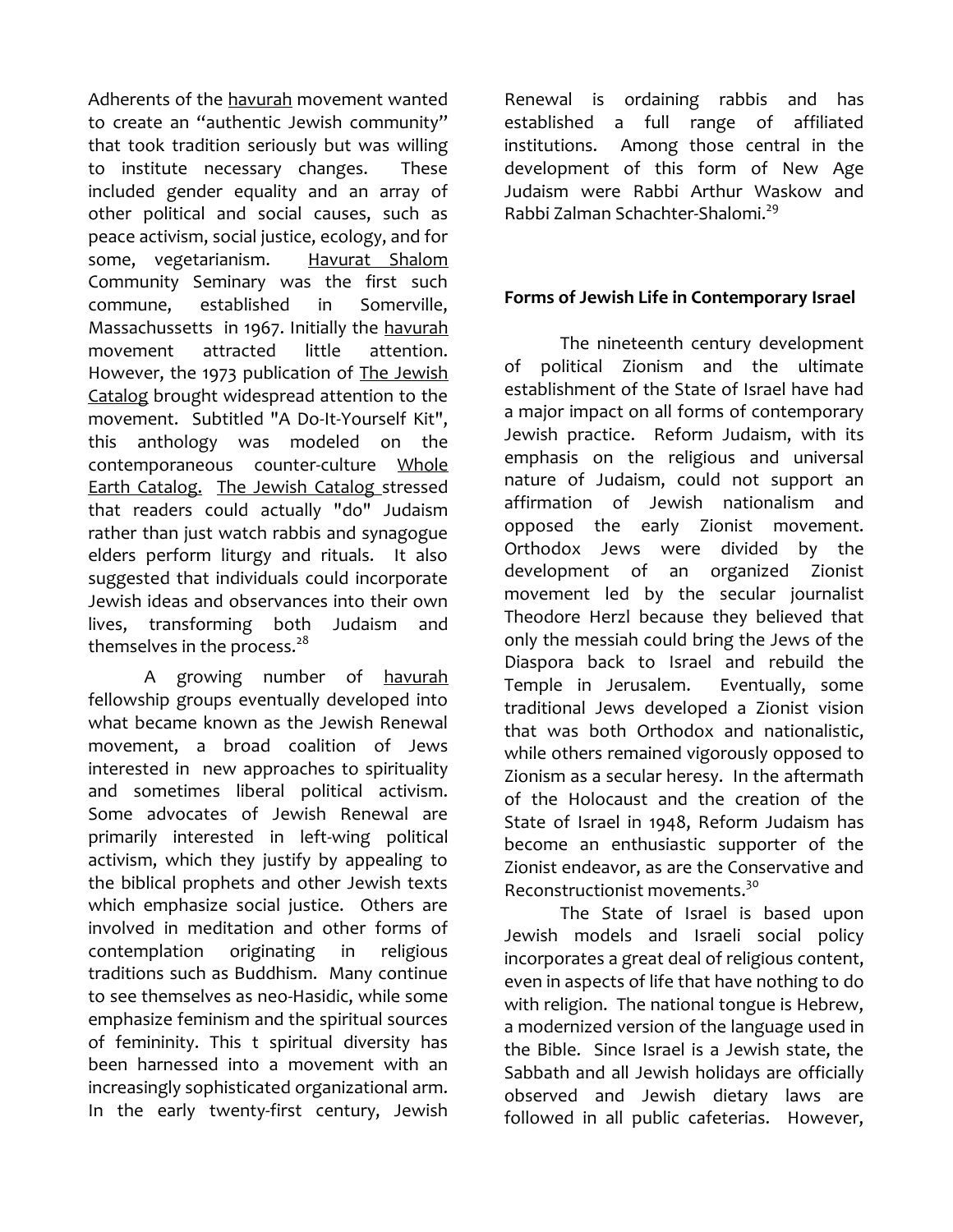Jewish life in Israel does not display the denominational variety that characterizes North American Judaism. Religious attitudes in Israel tend to be narrowly religious or completely secular. Many of the Ashkenazic founders of the state of Israel identified as Jews nationally but did not practice Judaism as a religious tradition. The majority of Ashkenazic Jews in Israel immigrated from Eastern Europe, where their exposure to the Reform, Conservative, and Neo-Orthodox movements that originated in Central and Western Europe and North America denominational form Judaism was minimal at best. Similarly, after the establishment of Israel, the majority of new immigrants came from Sephardic or Middle Eastern communities where there had never been significant efforts to rethink Judaism in modern terms. As a result, many Israelis believe that traditional Judaism should be honored whether or not an individual chooses to practice it in its entirety.  $31$ 

The only officially accepted source of Jewish religious authority in Israel are Orthodox rabbis who are recognized by the Israeli Chief Rabbinate. They are the only individuals authorized to perform Jewish weddings and to conduct Jewish funerals in accordance with guidelines set down by the Chief Rabbinate. There is no mechanism for a civil marriage in Israel nor is marriage between individuals from different faith communities possible. Israel has both a Sephardic and an Ashekenazi Chief Rabbi, a recognition of the regional and cultural differences that have developed in Judaism over the centuries. While the Reform and Conservative movements have established a small number of congregations and institutions of learning in the country, they and their rabbinic leaders are unable to achieve official recognition and thus have received little state funding.

Israelis divide into four groups in terms of degree of Jewish religious practice:

haredim (ultra-Orthodox), dati'im (religious Zionists), masorti'im (traditional, but not Orthodox), and hilonim (secular). The traditionalists are usually Sephardim from Islamic or Mediterranean countries. Most attend an Orthodox synagogue on the Sabbath and sometimes during the week, keep kosherMany of the men may put on tefillin (phylacteries) during morning prayers. What makes them traditional rather than Orthodox is that most will drive and use electricity on the Sabbath. Many go to pray at an Orthodox synagogue Saturday morning and then attend a soccer game or watch television in the afternoon. Many of the masortiim have supported the Sephardic Torah Guardians political movement (Shas), which has built an educational and social service network that helps poor Sephardim throughout the country.

Shas was founded by young Sephardic haredi rabbis who were mostly trained in Ashkenazi yeshivas but grew dissatisfied with what they perceived to be discrimination. They advocated a fundamentalist world view and an extremely strict level of observance, both of which were foreign to the vast majority of their supporters. Yet because they were seen as religiously authentic, they received a great deal of social and economic support. In recent years, the movement has suffered corruption scandals, and new forms of Sephardic haredi Judaism have appeared. Despite the fact that most masorti Israelis enjoy their flexible lifestyles, the "haredization" of the masorti Sephardim appears to be an ongoing process.<sup>33</sup>

Many Israelis identify themselves as secular, but this term includes any Jewish Israeli who is not Orthodox or traditional. Among the secularists, a slight majority say that they believe in God, an obvious indication that the term hiloni needs to be understood cautiously. The majority participate in at least some Jewish ritual, such as the Passover seder. Some Israelis mav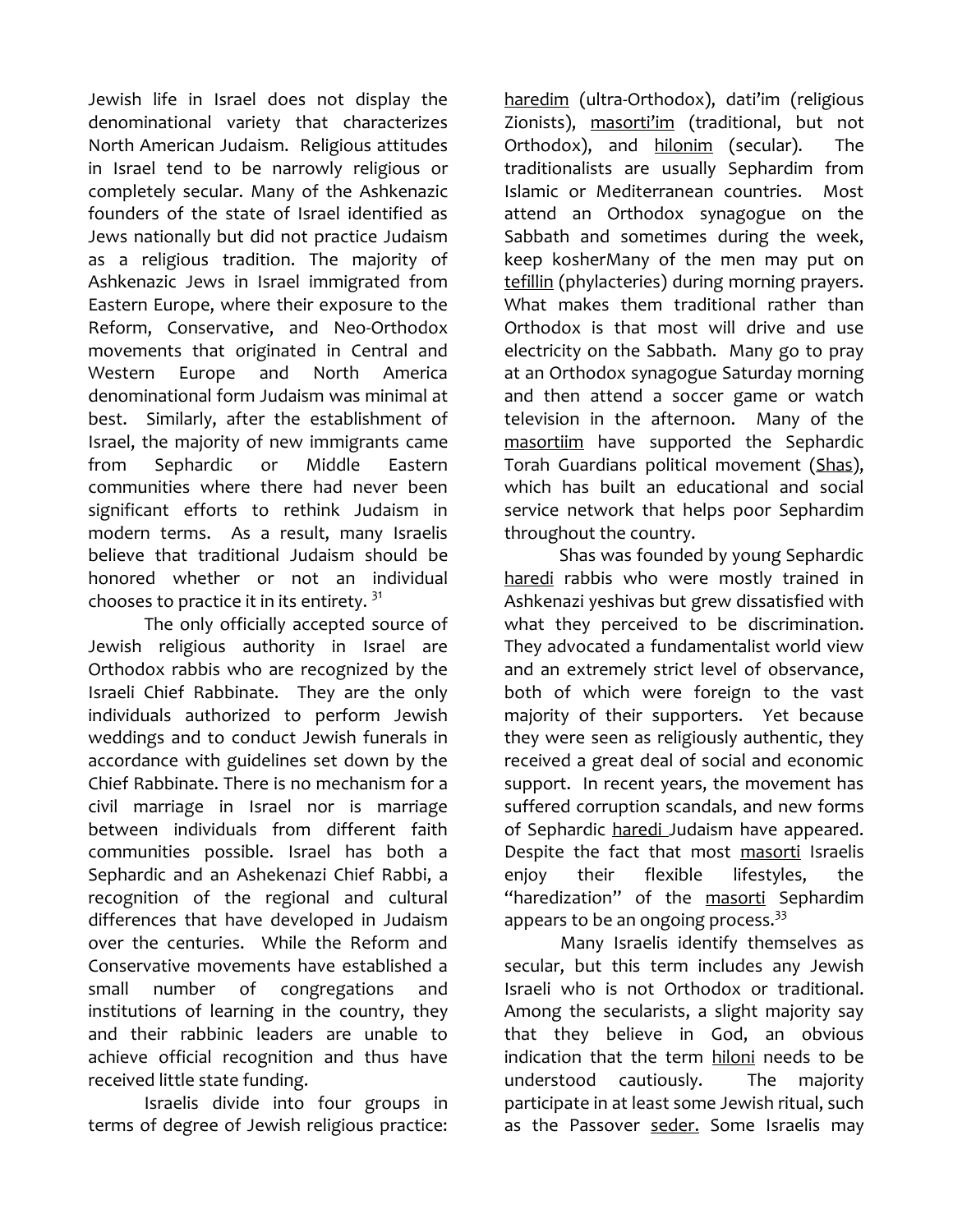practice a considerable amount of Jewish observances, but interpret them in nationalistic rather than religious terms.

Haredi Jews consider their belief system and religious practices to extend back in an unbroken chain to the giving of the Torah from God to Moses on Mt. Sinai. They believe that every aspect of life should be governed by the laws of the Torah and they aspire to live in a completely religious society, removed from all or almost all secular influences. While the early secular Zionist establishment was hostile to the haredi and Orthodox Judaism generally, the religious communities were able to use their numbers to pressure the first Israeli prime minister David Ben Gurion into making religious accommodations for them. The country also agreed to observe central Jewish practices, at least in part. A status quo agreement established certain ground rules: Buses could run on the Sabbath in some areas, but not in others. Essential utilities could run but government offices would close on the Sabbath, and so forth. The haredim were able to claim military exemptions or deferrals, and many haredi couples were eligible for subsidies available for families with large numbers of children.

Israeli Orthodox leaders, including prominent politicians, frequently argue that the Reform and Conservative movements have encouraged assimilation in the Diaspora and proven themselves to be a destructive force. Israeli Orthodox rabbinical leaders have attacked the non-Orthodox movements in the strongest of terms, and have periodically launched campaigns to re-write the Law of Return, the legislation which granted every Jew the right to immigrate to the Jewish state and receive citizenship immediately upon arrival. The definition of a Jew in the Law of Return is a person who was born of a Jewish mother or has converted to Judaism. The Orthodox parties have frequently demanded that the government

amend the law to add that the conversion must be done "according to halakhah." Thus far, pressure from the Diaspora has convinced Israeli leaders that allowing such a change would severely harm Israeli-Diaspora relations and each time, the proposed amendment has been shelved.  $33$ 

#### **The Future of Judaism**

Although many Jewish writers over the last two thousand years have predicted the demise of Judaism, it has continued to survive and thrive. Certainly, the future of Judaism depends on many factors which cannot be predicted. First and foremost is the social, political, and religious course of the State of Israel. Despite the ongoing hope that Israel and its neighbors would find a way to live in peace, this is not yet a reality in the first decade of the twenty-first century. The State of Israel faces an ongoing conflict with the Palestinians, but also has to plan for the possibility that more distant enemies might launch a preemptive attack, an act that would be devastating for Jews everywhere.

Barring any such catastrophe, there is still a great deal of uncertainty. The most important consideration is the future of relations between Orthodox and non-Orthodox Jews. The two groups, both in Israel and in the Diaspora, are rapidly moving apart. Unless there is some development that helps the two parties to reconcile, in the years to come there will be two or more groups of Jews with different basic values, different definitions of who is a member of their religious group, and different normative practices.

In 2004, Rabbi Paul Menitoff, the executive vice-president of the Central Conference of American Rabbis (CCAR), predicted that virtually all American Jews would be either Orthodox or Reform within twenty years. There would be an era of dual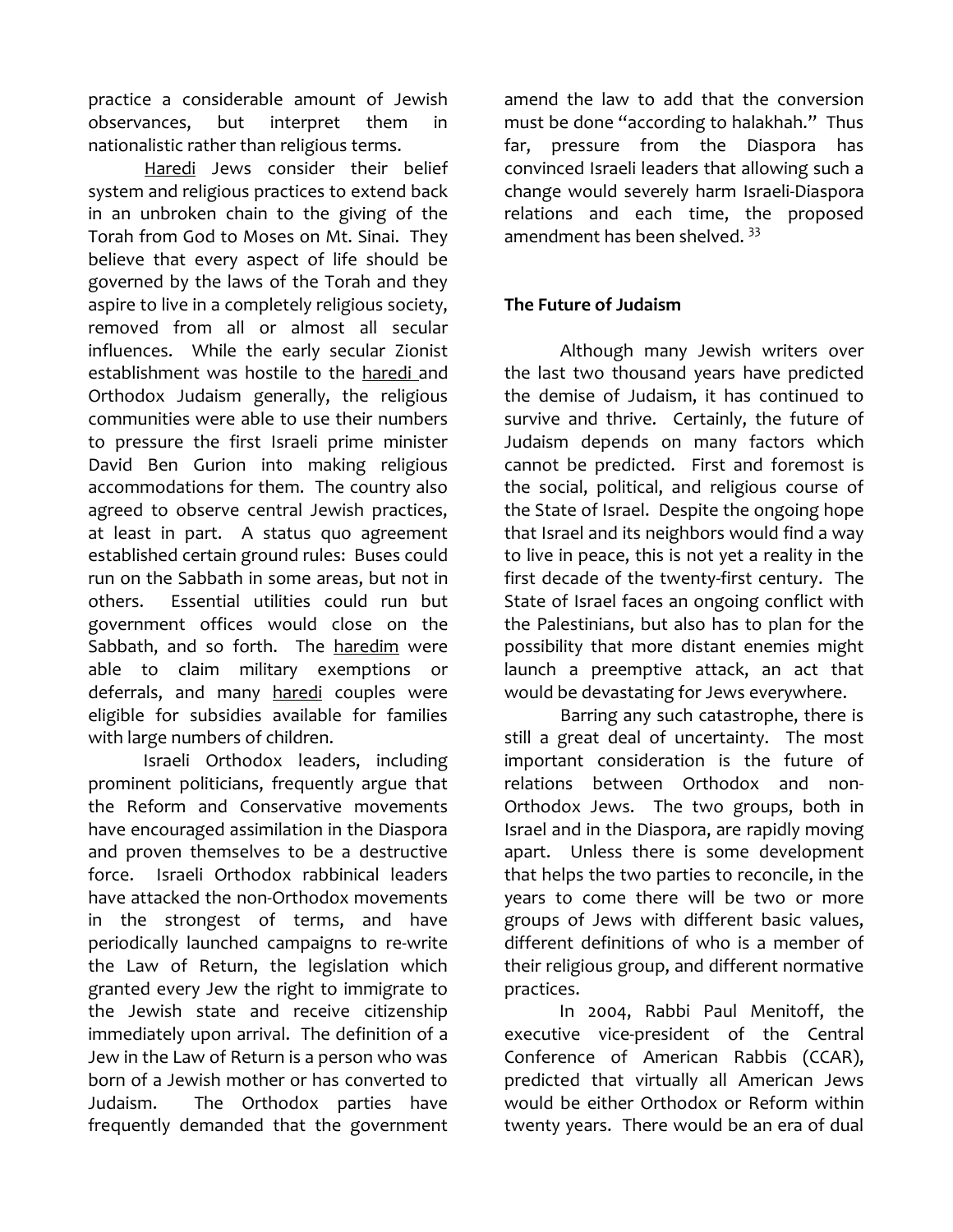denominationalism, which would replace the tripartite divison of American Judaism which developed in the early years of the twentieth century. While it seems likely that each of the existing movements will continue to maintain its own institutions, Menitoff's general thesis may turn out to be true. In Israel, the stark division between the Orthodox and the secular is likely to continue, despite the best efforts of the non-Orthodox denominations and new groups of indigenous advocates of various types of "secular Judaism."<sup>34</sup>

At the beginning of the twenty-first century, Jewish religious life continues to demonstrate significant signs of vitality and creativity, both in the State of Israel and the Diaspora. Jews of all backgrounds are increasingly involved in serious Jewish study at various levels. While many Jews lose interest in Judaism and choose to leave the community, others deepen their involvement and establish modes of community connection and personal practice that provide spiritual meaning and nourishment to their lives.

Notes

1. Sorkin, 1999.

2. Altmann, 1998; Arkush, 1994. The Altmann book was in my original bibliography but was removed. You can remove the mention of him in this footnote as well and just leave Arkush, or you can put back Altmann into the bibliography.

3. Jacob Rader Marcus, Israel Jacobson: The Founder of the Reform Movement in Judaism, Cincinnati: Hebrew Union College Press, 1972.

4. Sarna, 2005.

5. Meyer, 1988 84-89 [His book was removed from the bibliography]

6. I. Grunfeld, ed., Judaism Eternal: Selected Essays from the Writings of Rabbi Samson Raphael Hirsch Vol. 1 and 2, London: Soncino, 1956. Noah H. Rosenbloom, Tradition in an Age of Reform: The Religious Philosophy of Samson Raphael Hirsch, Philadelphia: Jewish Publication Society of America, 1976.

7. Gary P. Zola, Isaac Harby of Charleston, 1788-1828: Jewish Reformer and Intellectual, Tuscaloosa, Alabama: University of Alabama Press, 2002.

8. Sefton D. Temkin, Creating American Reform Judaism: The Life and Times of Isaac Mayer Wise, London: The Littman Library of Jewish Civilization, 1988, 258-273.

9. Kaplan, 2003, 44-63.

10. Wolf, 1965. [This was removed from the Bibliography]

11. Kaplan, 2003 157-160

12. Mel Cult, "Schechter Seminary" from Tradition Renewed: A History of the Jewish Theological Seminary of America Vol. 1, Jack Wertheimer, ed., New York: Jewish Theological Seminary, 1999. 45-102. [this will need to be added to the bibliography.]

13. Marshall Sklare, Conservative Judaism: An American Religious Movement, New York: The Free Press, 1955. [this will need to be added to the bibliography.]

14. Jack Wertheimer, ed., Jews in the Center: Conservative Synagogues and their Members, New Brunswick, New Jersey: Rutgers University Press, 2000. [this will need to be added to the bibliography.]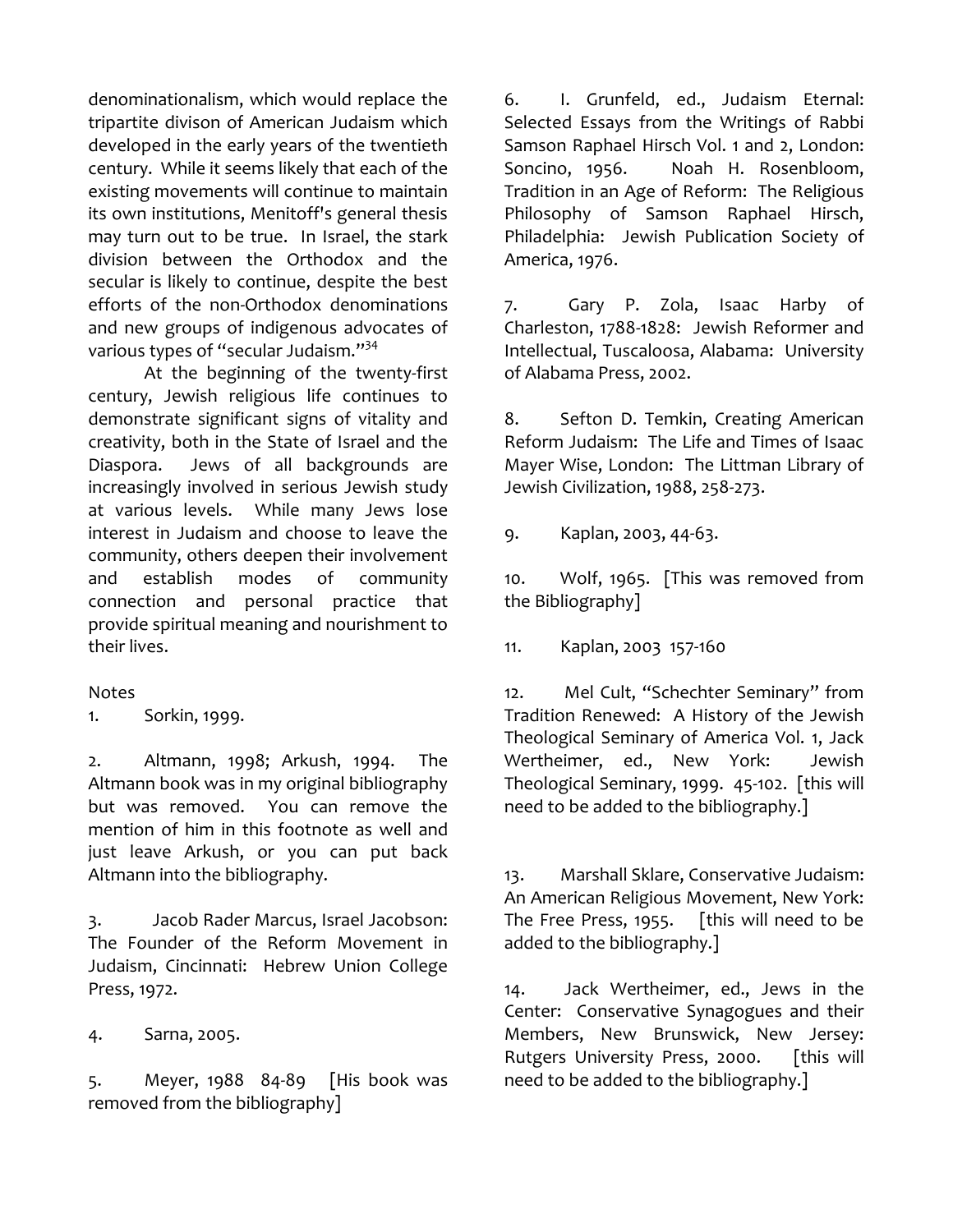15. Alpert and Staub, 2000.

16. Kaplan, 1994.

17. Alpert and Staub, 2000.

18. Heilman, 2006.

19. Alan L. Mittleman, The Politics of Torah: The Jewish Political Tradition and the Founding of Agudat Israel, New York: State University of New York Press, 1996..

20. Charles S. Liebman and Steven M. Cohen, Two Worlds of Judaism: The Israeli and American Experiences, New Haven, Connecticut: Yale University Press. Bernard Susser and Charles S. Liebman, Choosing Survivial: Strategies for a Jewish Future, New York: Oxford University Press, 1999.

21. Heilman, 2006.

22. Yitz Greenberg, Living in the Image of God: Jewish Teachings to Perfect the World: Conversations with Rabbi Irving Greenberg, Jason Aronson, 1998. Will There be One Jewish People by the Year 2000?, New York: National Jewish Center for Learning and Leadership, 1986. [this will need to be added to the bibliography.]

23. David Landau, Piety and Power: The World of Jewish Fundamentalism, New York: Firrar, Straus, and Giroux, 1993. Samuel Heilman, Defenders of the Faith: Inside Ultra-Orthodox Jewry, New York: Schocken Books, 1992.

24. Fishkoff, 2005.

25. David Berger, The Rebbe, The Messiah, and the Scandal of Orthodox Indifference, London, Portland, Oregon: Littman Library of Jewish Civilization, 2001. Harris Lenowitz, The Jewish Messiahs: From

the Galilee to Crown Heights New York: Oxford University Press, 1998, 215-223. Menachem Mendel Schneerson, Toward A Meaningful Life: The Wisdom of the Rebbe, New York: William Morrow and Company, 1995.

26. Judith R. Baskin, chapter on women in Judaism in this volume.

27. Prell, 1989; Chava Weissler, Making Judaism Meaningful: Ambivalence and Tradition in a Havurah Community, New York: AMS Press, 1989.

28. Michael Strassfeld and Richard Siegel, The First Jewish Catalog; A Do-It-Yourself Kit, Philadelphia: Jewish Publication Society of America, 1973; Michael Strassfeld and Sharon Strassfeld, The Second Jewish Catalog: Sources and Resources, Philadelphia: Jewish Publication Society of America, 1976 : Sharon Strassfeld, ed., Michael Strassfeld, The Third Jewish Catalog: Creating Community, Philadelphia: Jewish Publication Society of America, 1980. [these will have to be added to the bibliography]

29. Arthur Ocean Waskow and Phyllis Ocean Berman, A Time for Every Purpose Under Heaven, New York: Farrar, Straus, and Giroux, 2002. Rabbi Zalman Schachter-Shalomi and Joel Segel, Jewish with Feeling: a guide to Meaningful Jewish Practice,New York: Riverhead Books, 2005. [if we keep these they will have to be added to the bibliography.]

30. Zalman Abramov, Perpetual Dilemma: Jewish Religion in the Jewish State, New Jersey: Fairleigh Dickinson University Press, 1976.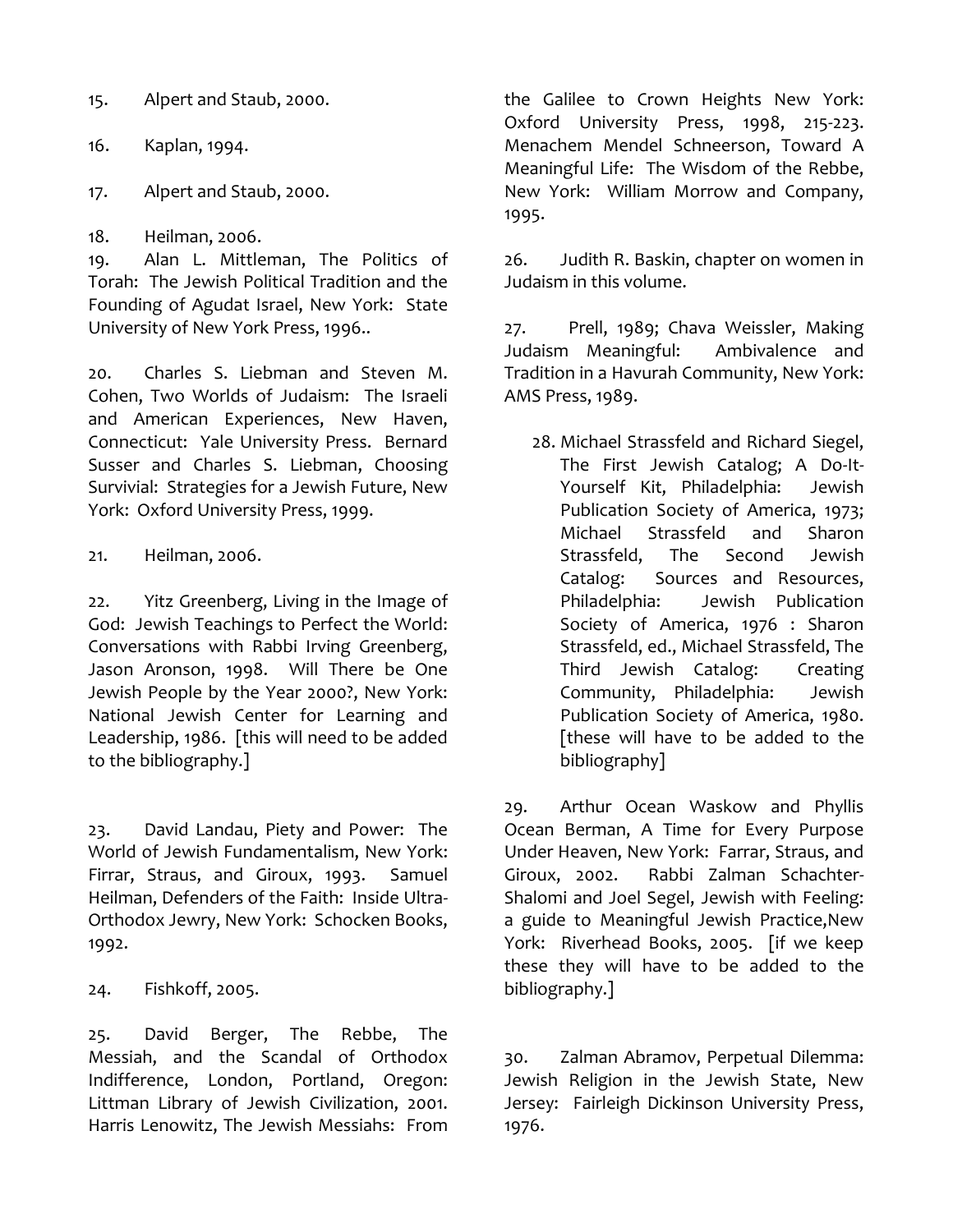31. Leibman, Charles S. *Religious and Secular: Conflict and Accommodation Between Jews in Israel.* 1990.Leibman, Charles S. and Elihu Katz, eds. *The Jewishness of Israelis: Responses to the Guttman Report.* SUNY Press, 1997.Mazie, Steven V. *Israel's Higher Law: Religion and Liberal Democracy in the Jewish State.* Lexington Books, 2006.

32. Bernard Susser and Charles S. Liebman, Choosing Survival: Strategies for a Jewish Future, New York: Oxford University Press, 1999.

33. Zalman Abramov, Perpetual Dilemma: Jewish Religion in the Jewish State, New Jersey: Fairleigh Dickinson University Press, 1976.

34. Dana Evan Kaplan, The Transformation of American Judaism, New York: Columbia University Press, upcoming.

## Bibliography:

**Leibman, Charles S.** *Religious and Secular: Conflict and Accommodation Between Jews in Israel.* **1990.Leibman, Charles S. and Elihu Katz, eds.** *The Jewishness of Israelis: Responses to the Guttman Report.* **SUNY Press, 1997.Mazie, Steven V.** *Israel's Higher Law: Religion and Liberal Democracy in the Jewish State.* **Lexington Books, 2006.**

Alpert, Rebecca T.; Staub, Jacob J. Exploring Judaism: A Reconstructionist Approach (Expanded and Updated). Philadelphia: Reconstructionist Press, 2000.

Arkush, Allan. Moses Mendelssohn and the Enlightenment. Albany, New York: State University of New York Press, 1994.

Danzger, M. Herbert. Returning to Tradition: The Contemporary Revival of Orthodox

Judaism. New Haven, Conn.: Yale University Press, 1989.

Diamond, Etan. And I Will Dwell in Their Midst: Orthodox Jews In Suburbia. Chapel Hill and London: The University of North Carolina Press, 2000.

Dorff, Elliot N. Conservative Judaism: Our Ancestors To Our Descendants. New York: Youth Commission, United Synagogue of America, 1977.

Elazar, Daniel J. and Geffen, Rela Mintz. The Conservative Movement in Judaism: Dilemmas and Opportunities*.* New York: State University of New York Press, 2000.

Eisen, Arnold. Rethinking Modern Judaism: Ritual, Commandment, Community.Chicago: University of Chicago Press, 1998.

Feiner, Schmuel. The Jewish Enlightenment: Jewish Culture and Contexts. Philadelphia: University of Pennsylvania Press, 2003.

Fishkoff, Sue. The Rebbe's Army: Inside the World of Chabad-Lubavitch. New York: Schocken, 2005.

Heilman, Samuel C. Sliding to the Right. Berkeley: University of California Press, 2006. Kaplan, Dana Evan. American Reform Judaism: An Introduction. New Brunswick, New Jersey: Rutgers University Press, 2003.

Kaplan, Mordecai M. Judaism as a Civilization: Toward a Reconstruction of American Jewish Life. Philadelphia: Jewish Publication Society of America, 1994.

Lazerwitz, Bernard, Winter, J. Alan, Dashefsky, Arnold, and Tabory, Ephraim. Jewish Choices: American Jewish Denominationalism.Albany: State University of New York Press, 1998.

Levy, Richard N. A Vision of Holiness: The Future of Reform Judaism. New York: URJ Press, 2005.

Malkin, Yaakov Foreword by Wine, Sherwin T. Secular Judaism: Faith, Values, and Spirituality. Edgware, England: Mitchell Valentine & Company, 2004.

Phillips, Bruce. "American Judaism in the Twenty-First Century" from Dana Evan